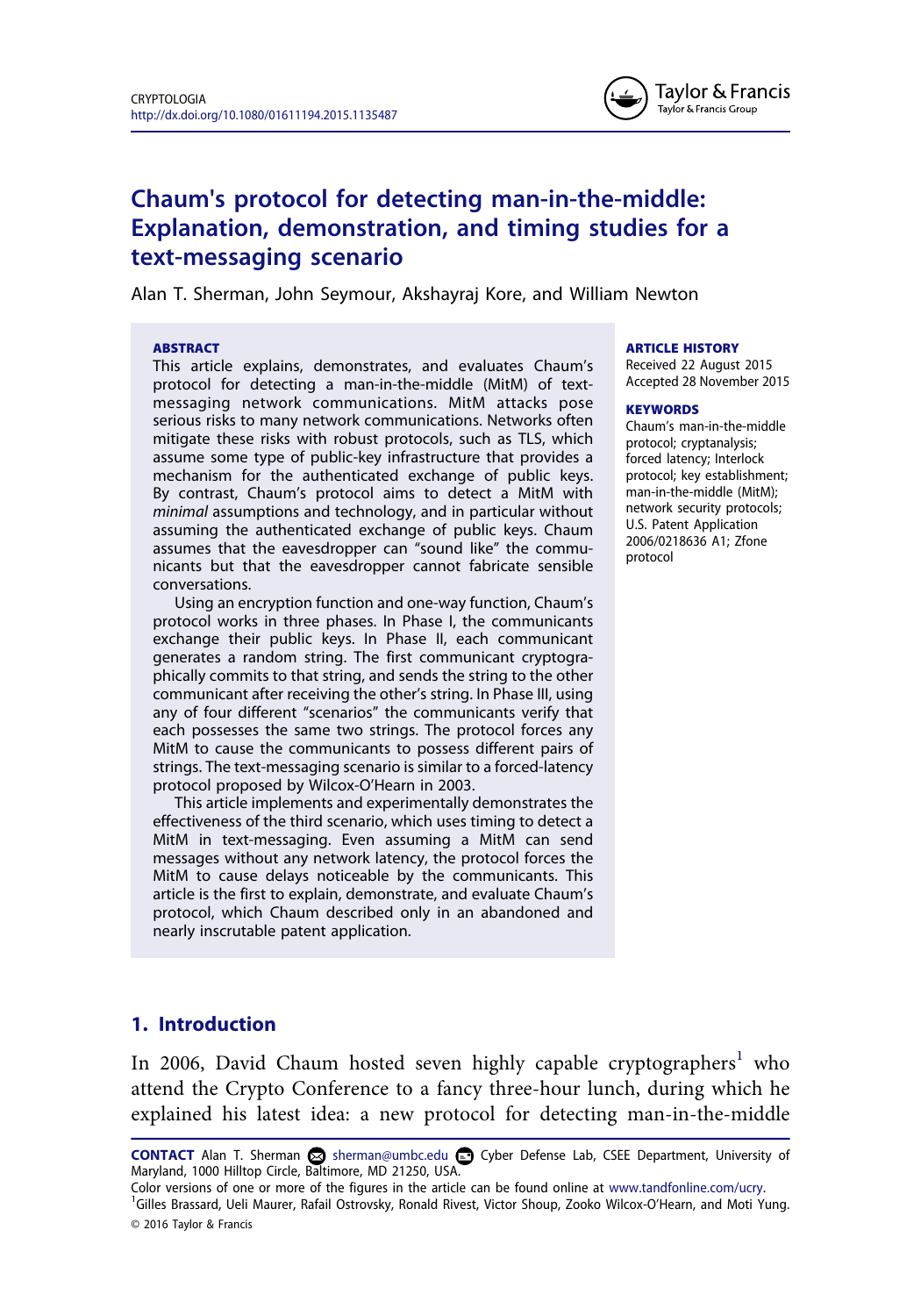(MitM) in a variety of network communications using *minimal* assumptions and technology. Chaum provided the participants in advance with diagrams and written materials, yet by the end of the affair, only one of these august guests seemed to understand the proposal. Subsequently, Chaum worked with one guest (Shoup), without avail, in an attempt to prove mathematical properties of the protocol.<sup>2</sup> Since then, few have even heard of the protocol, which Chaum described only in a now abandoned U.S. patent application (Chaum [2006\)](#page-24-0) that is nearly inscrutable.

MitM attacks remain a significant threat to network communications. For example, in February 2013, Dyn Research [\(2013](#page-24-0)) detected numerous MitM attacks that redirected Internet traffic from major financial institutions, governments, network service providers, and others, from the United States, South Korea, Germany, and other countries through the Internet Service Provider GlobalOneBel in Belarus. The attack also tampered with network trace utilities, making it difficult for a victim (e.g., in Virginia) to realize that someone in Minsk could monitor his web activities.

By mid-2014, blogs reported that the Chinese computer company Lenovo was shipping new computers with the Superfish malware (The Next Web. com). Superfish implements a powerful MitM attack, defeating SSL implementations by installing a bogus self-signed certificate authority. Although this malware apparently performed "only" as adware, it had the alarming potential to do much more. These two examples illustrate the need for better protection against MitM threats, including defense strategies that go beyond current SSL implementations.

Building on prior initial work of Newton [\(2010](#page-25-0)) and Seymour [\(2013](#page-25-0)), this article explains Chaum's protocol, demonstrates its effectiveness with timing studies in a text-messaging scenario, and evaluates its utility.

Chaum's protocol proposes a mitigation to the significant threat of eavesdropping by an adversary who inserts herself between two communicants in a network. Its main distinguishing characteristic is to use minimal assumptions and technology, building on his belief that fewer assumptions tend to lead to greater security. In particular, Chaum does not assume the existence of any trusted mechanism for communicants to exchange authenticated public keys. By contrast, the widely-used SSL/TLS protocols (Dierks and Rescorla [2008;](#page-24-0) Rescorla [2001\)](#page-25-0) require some type of assured public-key infrastructure (PKI) that enables communicants to exchange authenticated public keys. In comparison with the Interlock (Rivest and Shamir [1984\)](#page-25-0) and Zfone (Wikipedia, "Zfone") protocols, Chaum's protocol makes fewer assumptions and protects against a stronger adversary. The text-messaging scenario we analyze is similar to a little-known forced-latency protocol proposed by Wilcox-O'Hearn (Langley [2003](#page-25-0); Wilcox-O'Hearn [2003](#page-25-0)) in 2003 on web postings.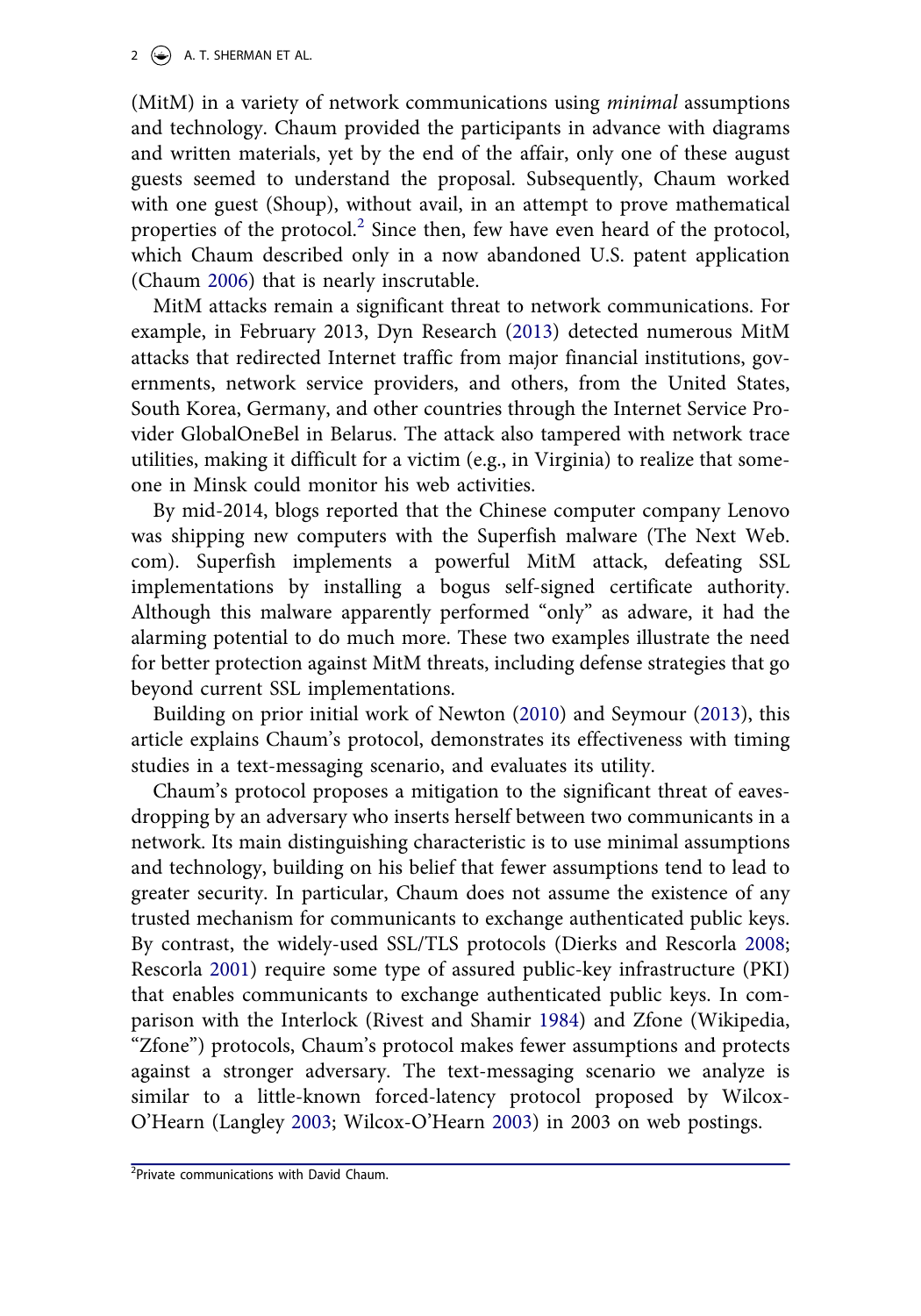As illustrated in our accompanying animation (Cyber Defense Lab), the protocol works in three phases. First, the communicants exchange public keys without authentication assurance. Second, each communicant generates a random string. The first communicant commits to it, and sends it to the other communicant after receiving the other's string. Third, using one of four different scenarios, the communicants check if they possess the same two strings. The protocol, by means of the string commitment, forces any MitM to cause the communicants to possess different pairs of strings. We focus on the scenario for text-messaging, which we consider the simplest and most practical. In this multi-round scenario, the communicants detect a MitM through increased message delays.

The protocol has asymmetrical security properties: If the protocol completes even one initial round successfully (with a not-too-long delay), then the communicants are certain that there is no MitM. If, however, one or more rounds yield a sufficiently long delay, then the communicants strongly suspect a MitM (but the delay might have been caused by other reasons).

The protocol is especially useful when there is no available mechanism for exchanging authenticated public keys. For example, having met Bob earlier in the day at a conference, Alice later converses with Bob via text-messaging.

We experimentally demonstrate the effectiveness of the protocol. To protect against MitM, communicants must choose what assumptions they wish to accept. For example, the assumptions underlying TLS include a trusted PKI. Chaum's protocol assumes each communicant can detect semantic irregularities in the communication and knows an upper bound on the maximum delivery time of a text message. There are situations in which Chaum's protocol adds value (e.g., when a suitable PKI is not available). Regardless, there is merit in understanding its ideas and mechanisms, as well as the necessary and sufficient assumptions to effect secure sessions. Given the difficulties previous researchers encountered with this protocol, it is non-trivial from the patent application simply to understand how it works.

Our contributions include

- . The first clear and correct explanation of Chaum's protocol;
- . The first implementation and demonstration of Chaum's protocol, which we carry out using a text-messaging scenario;
- . Experimental timing data showing that the protocol works effectively; and
- . A simplification of the protocol for text-messaging, which uses a constant wait time that does not depend on the committed string.

### **2. Background and previous work**

Defenders against MitM threats have relied primarily on three strategies: establishing authenticated public keys, exploiting shared secrets among the communicants, and leveraging characteristics of the communication channel to detect a MitM without the exchange of authenticated public keys.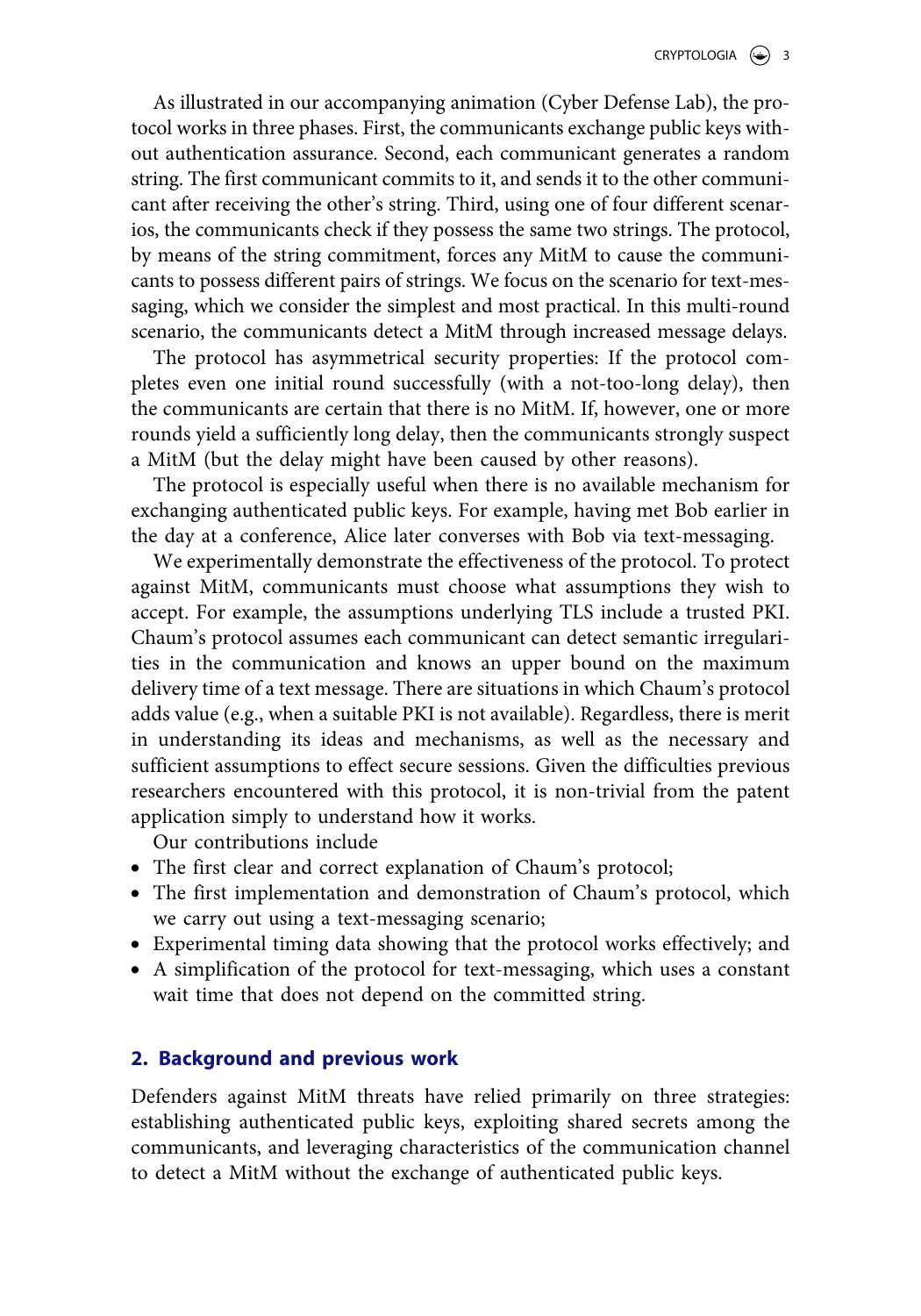4  $\left(\bigstar\right)$  A. T. SHERMAN ET AL.

Blake-Wilson, Johnson, and Menezes ([1997\)](#page-24-0) surveyed a variety of key agreement protocols, and Blake-Wilson and Menezes [\(1999](#page-24-0)) and Johnston and Gemmell [\(2002](#page-25-0)) analyzed authenticated Diffie-Hellman key agreement protocols.

A variety of mechanisms exist to help communicants establish authenticated public keys, including certificates, PKI, and DNSSEC. Building on certificates, the SSL/TLS protocols (Dierks and Rescorla [2008;](#page-24-0) Resorla [2001](#page-25-0)) enable communicants to establish secure sessions with confidentiality, authentication, and integrity. In some applications, however, mechanisms for exchanging authenticated public keys are not easily available, and they add complexity.

Lightweight "bottom-up" techniques, such as PGP fingerprints, have limited security (e.g., sometimes an adversary can easily edit the fingerprint without detection), and they can erode privacy by publicly associating identities and public keys.

Barak and Colleagues ([2005\)](#page-24-0) studied secure multi-party computations without authentication.

Meadows [\(2003](#page-25-0)) and Cremers, Lafourcade, and Nadeall [\(2009](#page-24-0)) surveyed a variety of tools for analyzing cryptographic protocols. Such tools include Cryptographic Protcol Shapes Analyzer (CPSA) (Doghmi, Guttman, and Thayer [2007](#page-24-0)), $3$  Maude-NPA, $4$  and Scyther.<sup>5</sup> Although none of these tools is configured to reason about time, it ought to be possible to adapt some of them to perform temporal reasoning using their ability to deal with sequences of events.

In the rest of this section, we explain how Chaum's protocol is stronger than the Interlock and Zfone protocols, which are two well-known protocols for detecting a MitM without assuming an authenticated exchange of public keys. We also review the forced-latency protocol of Wilcox-O'Hearn and the prosecution history of Chaum's patent application.

#### *2.1. Interlock protocol*

In 1984, Rivest and Shamir published the Interlock protocol for detecting a MitM, Eve. For Alice to send a message  $m_1$  to Bob, using what she believes to be Bob's public key, Alice encrypts the message to produce a ciphertext  $c_1$ . Alice divides  $c_1$  into two halfs  $c_{11}$  and  $c_{12}$ . Similarly, Bob encrypts his message  $M_1$  to produce a ciphertext  $C_1$ , which Bob divides into two halfs  $C_{11}$  and  $C_{12}$ . Alice sends  $c_{11}$  to Bob. After Bob receives  $c_{11}$ , Bob sends  $C_{11}$ to Alice. After Alice receives  $C_{11}$ , Alice sends  $c_{12}$  to Bob. After Bob receives  $c_{12}$ , Bob sends  $C_{12}$  to Alice.

<sup>3</sup> https://hackage.haskell.org/package/cpsa

<sup>4</sup> maude.cs.uiuc.edu/tools/Maude-NPA/

<sup>5</sup> http://www.cs.ox.ac.uk/people/cas.cremers/scyther/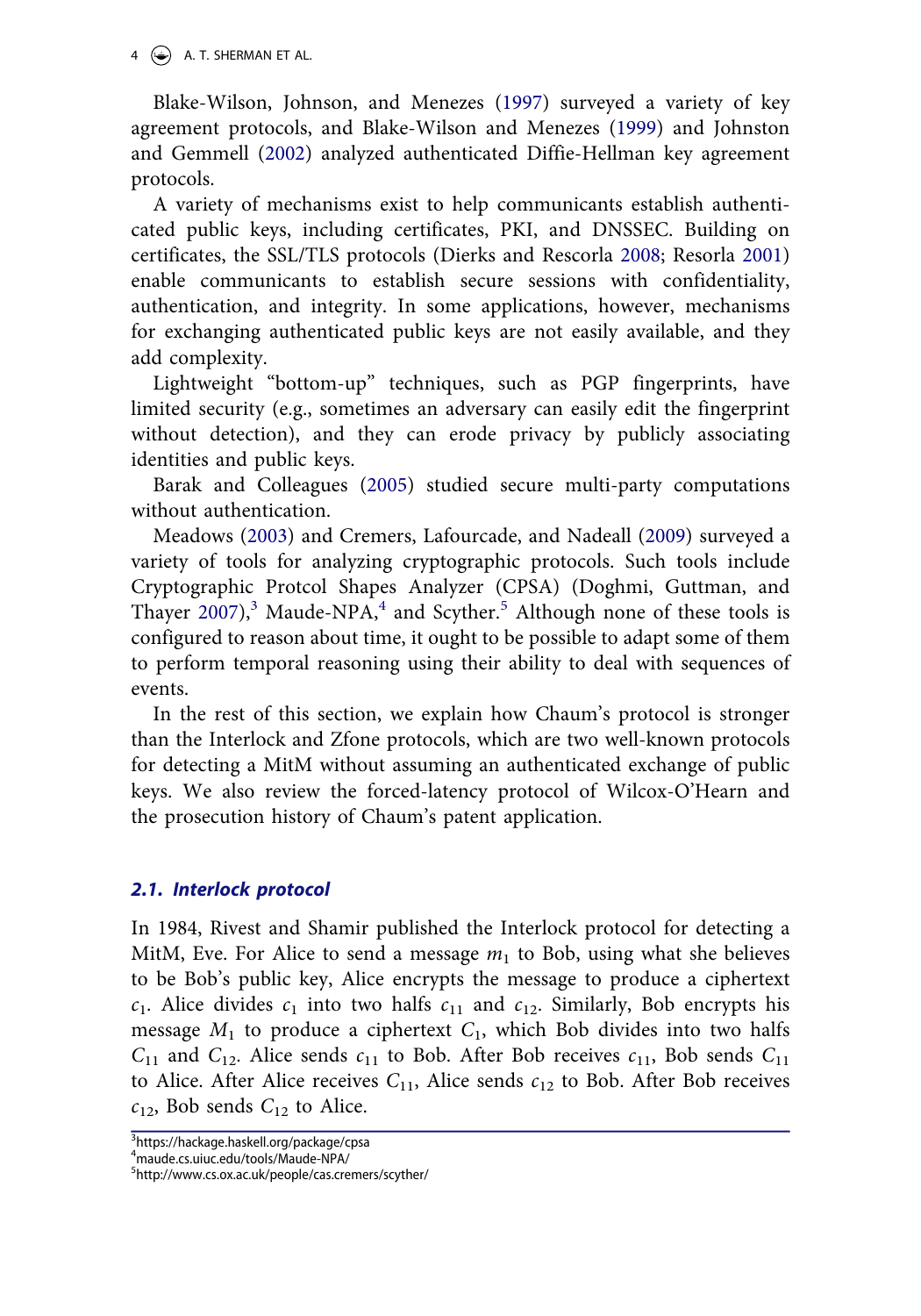By sending half the ciphertext, Alice cryptographically commits to the message in a way that Eve cannot exploit. Eve cannot decrypt the ciphertext without the entire ciphertext, yet the protocol demands that Eve send a transmission to Bob before Alice will transmit the second half of her ciphertext. Consequently, Alice or Bob will detect Eve, either by detecting a semantic irregularity in the conversation or a timing delay. The communicants will detect this delay either in real time units or by an answer to a question being delayed by one transmitted message: A question in Alice's message  $m_1$  might be answered in Bob's response  $M_3$  rather than in Bob's immediate response  $M_2$ . As with Chaum's protocol, the Interlock protocol assumes that Eve cannot fabricate sensible conversations.

The protocol can be used in full-duplex or half-duplex modes. In full-duplex, each communicant transmits a message in each cycle. In half-duplex, the sender sends the entire message in two halfs before the recipient sends his response. When used in half-duplex, the communicants can detect a MitM only by assuming that Eve must increase the latency of the network communications, since she must receive the entire message before constructing a response.

Thus, the Interlock protocol assumes a weaker adversary than does Chaum's protocol. Chaum's protocol is robust against an adversary with zero network latency, but such a powerful adversary can defeat the Interlock protocol in half-duplex mode.

Bellovin and Merritt, and Ellison point out additional weaknesses of the Interlock protocol, some of which can be mitigated by forward latency (Wikipedia, "Interlock Proticol").

Rivest and Shamir assumed that the communicants can recognize each other's voices, but there is nothing in the Interlock protocol that demands this assumption.

### *2.2. Zfone protocol*

Zimmermann's Zfone (Wikipedia, "Zfone") software secures Voice over Internet Protocol (VoIP) by implementing the 2011 ZRTP protocol (Zimmermann, Johnston, and Callas [2011\)](#page-25-0), which provides some protection against a MitM. Without relying on any authenticated exchange of public keys, Zfone establishes an ephemeral Diffie-Hellman key pair. Zfone further protects subsequent communications between the parties by cached key material, using ideas similar to those described by Abdo et al. [\(2006](#page-24-0)).

In a crucial step of ZRTP, each communicant reads a displayed "short authentication string" (SAS), while the other verifies the utterance against the displayed SAS. ZRTP assumes that during this step, each communicant can recognize each other's voice, and that the adversary cannot sound like the speaker. The SAS is a hash of the public key. Vaudenay ([1995\)](#page-25-0) gave a basis of this protocol.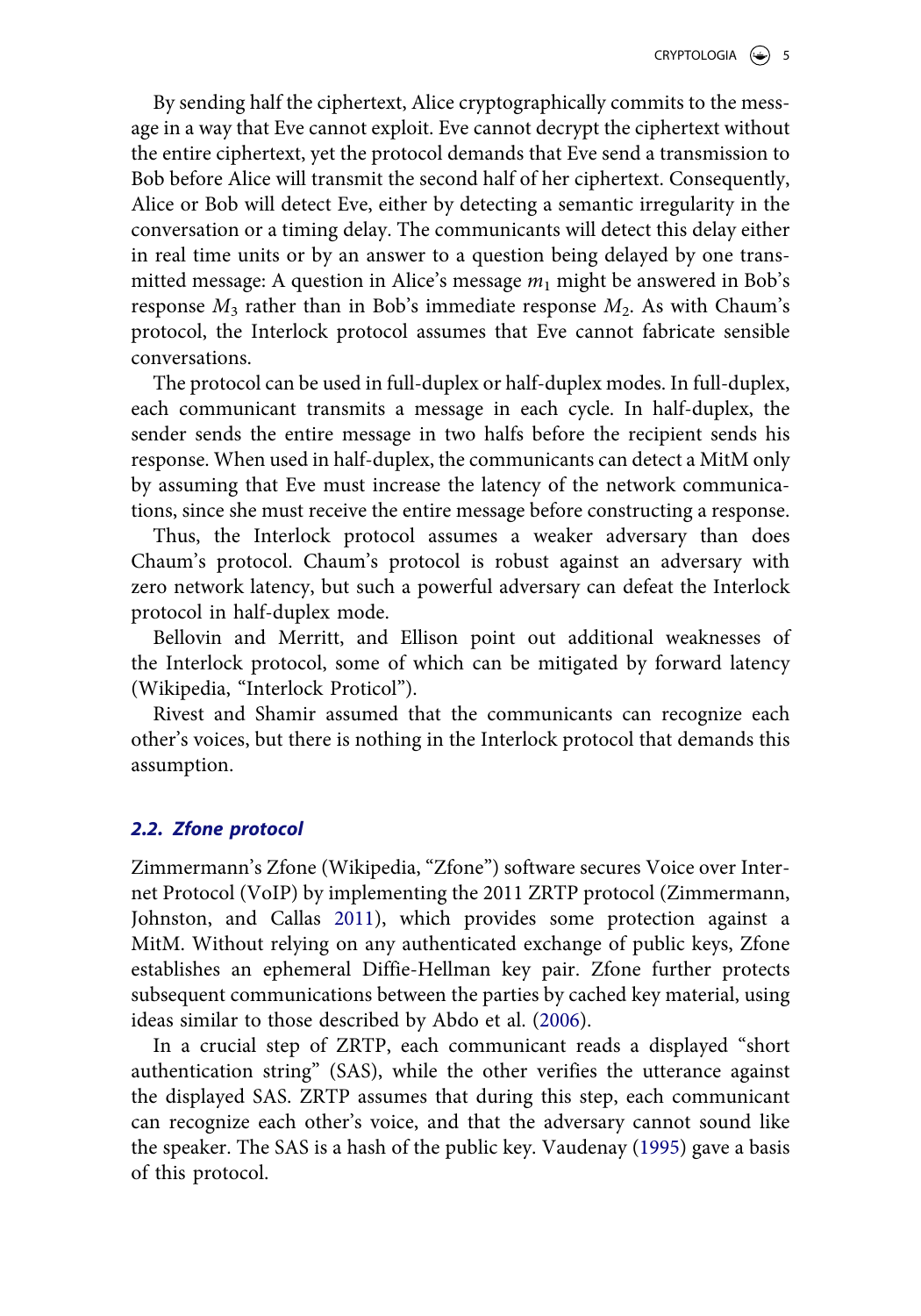6  $\leftrightarrow$  A. T. SHERMAN ET AL.

Thus, the Zfone protocol assumes a weaker adversary than does Chaum's protocol. Chaum's protocol is robust against an adversary who can sound like the communicants (e.g., by recording and playback), but such an adversary can defeat the Zfone protocol.

#### *2.3. Forced latency*

In the winter of 1999/2000, Wilcox-O'Hearn devised a forced-latency protocol, which is very similar to Chaum's text-messaging scenario.<sup>6</sup> Wilcox-O'Hearn described his protocol on his blog on 31 March 2003, and Langley offered another explanation of it on 6 April 2003. The idea of forced latency to detect MitM dates back to at least 1982 from the Interlock protocol.

In the forced-latency protocol, Alice sends a commitment of her message *M*, waits an agreed-upon time τ, and then sends *M*. Alice suspects a MitM if Bob's response arrives more than τ seconds after Alice sends *M*.

Wilcox-O'Hearn proposed his protocol in the context of preventing what he calls the "chess grandmaster attack," in which an unscrupulous chess player repeats his opponent's moves against a grandmaster in a concurrently-played game and then copies the grandmaster's replies in the original game. Recently, Ed Zieglar observed that the Wilcox-O'Hearn protocol is vulnerable to an attack that exploits small message spaces (e.g., small number of possible chess moves): Simultaneously initiate a protocol instance for each possible message.<sup>7</sup>

### *2.4. Prosecution history of Chaum's patent application*

On 24 March 2006, building on his provisional application filed 24 March 2005, Chaum ([2006\)](#page-24-0) filed a U.S. patent application on a communications systems embodying his MitM detection protocol. On 30 December 2008, the Patent Office declared the application abandoned. Chaum had never responded to a communication dated 18 June 2008, rejecting all 14 claims both on the basis of indefiniteness and on the basis of anticipation over the 2006 patent application of Abdo and Colleagues, which is a continuation of a 2002 patent application. The examiner also rejected the last six claims, declaring, "There is no result produced by the claimed system that is useful, concrete, and tangible." [\(U.S. Patent Office,](#page-25-0) p. 3).

It is not surprising that an examiner found Chaum's application indefinite given that six out of seven hand-picked *extraordinary* "dining cryptographers" could not understand the proposal. A patent must be clear and understandable to a person of *ordinary* skill in the art. We suspect that the examiner, too, did not understand the application and hence could not appreciate its novel and possibly useful contributions.

<sup>6</sup> Private communications with Zooko Wilcox-O'Hearn.

<sup>&</sup>lt;sup>7</sup>Private communications with Ed Zieglar.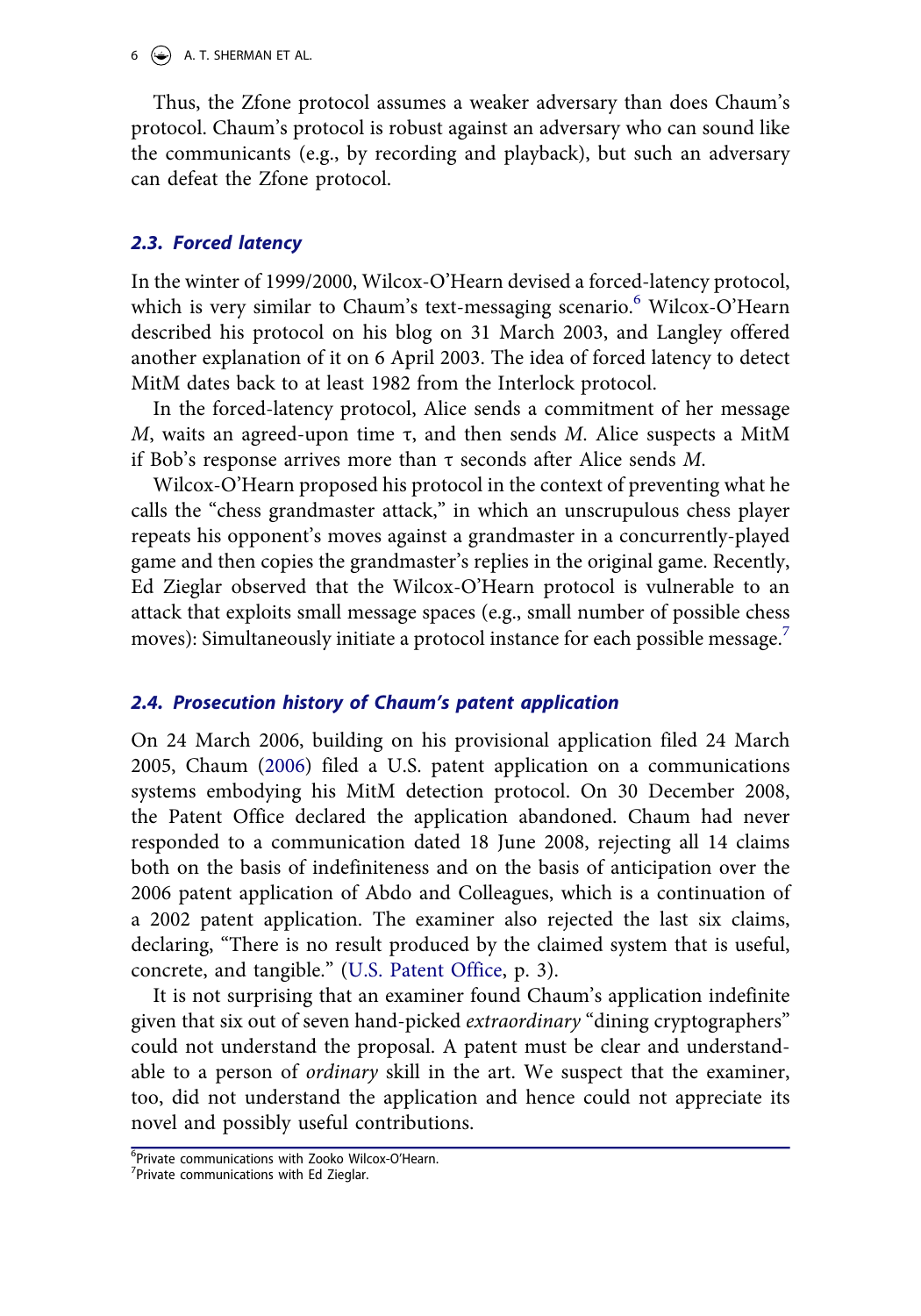It is our opinion that Abdo and Colleagues does not anticipate Chaum. Abdo dealt with a different technique: to extend trust from a prior authenticated session by saving shared secrets established during that session. Wilcox-O'Hearn, however, did anticipate some claims, though his disclosures are in a chess setting.

## **3. Assumptions and adversarial model**

We assume no trusted third party nor any trusted mechanism for exchanging authenticated public keys.

The primary goal of the adversary is to insert herself between the communicants, relaying messages from each to the other, for the purpose of eavesdropping on the conversation.

We say that the adversary has broken the protocol if she can read or modify at least one bit of the plaintext conversation without detection. The protocol does not aim to prevent an adversary from intercepting and relaying the ciphertext without modification.

We assume a powerful adversary who can "sound like" each of the communicants, either by recording and playing back transmissions of the communicants, or by impersonating the sound of their voices. We assume, however, that the adversary cannot "think like" either communicant; that is, the adversary cannot fabricate sensible conversations without detection. Thus, we assume that each communicant can detect any "semantic irregularity" in the communications, as might be revealed, for example, by one of them asking a personal question (e.g., "What did you eat with me at dinner last Tuesday?"). The number of bits of such shared personal information is limited.

We assume each communicant has a random number generator and computationally-secure standard cryptographic primitives, including a oneway function, encryption function, hash function, and pseudorandom number generator.

We assume the adversary has powerful network capabilities including the ability to send and receive network communications without any network latency. The protocol aims to be secure even when the adversary's network capabilities greatly exceed those of the communicants.

Scenario 3 assumes each communicant can observe the time at which he or she sends or receives any message. This scenario also assumes each communicant knows a typical maximum time required to send a message and receive a response, including the time to construct the response.

Some of the scenarios assume further that the communicants share a common public string, such as a book or database of jokes, also known to the adversary. Some also assume that the communicants can embed a short string (e.g., an index into the common public string) in a semantically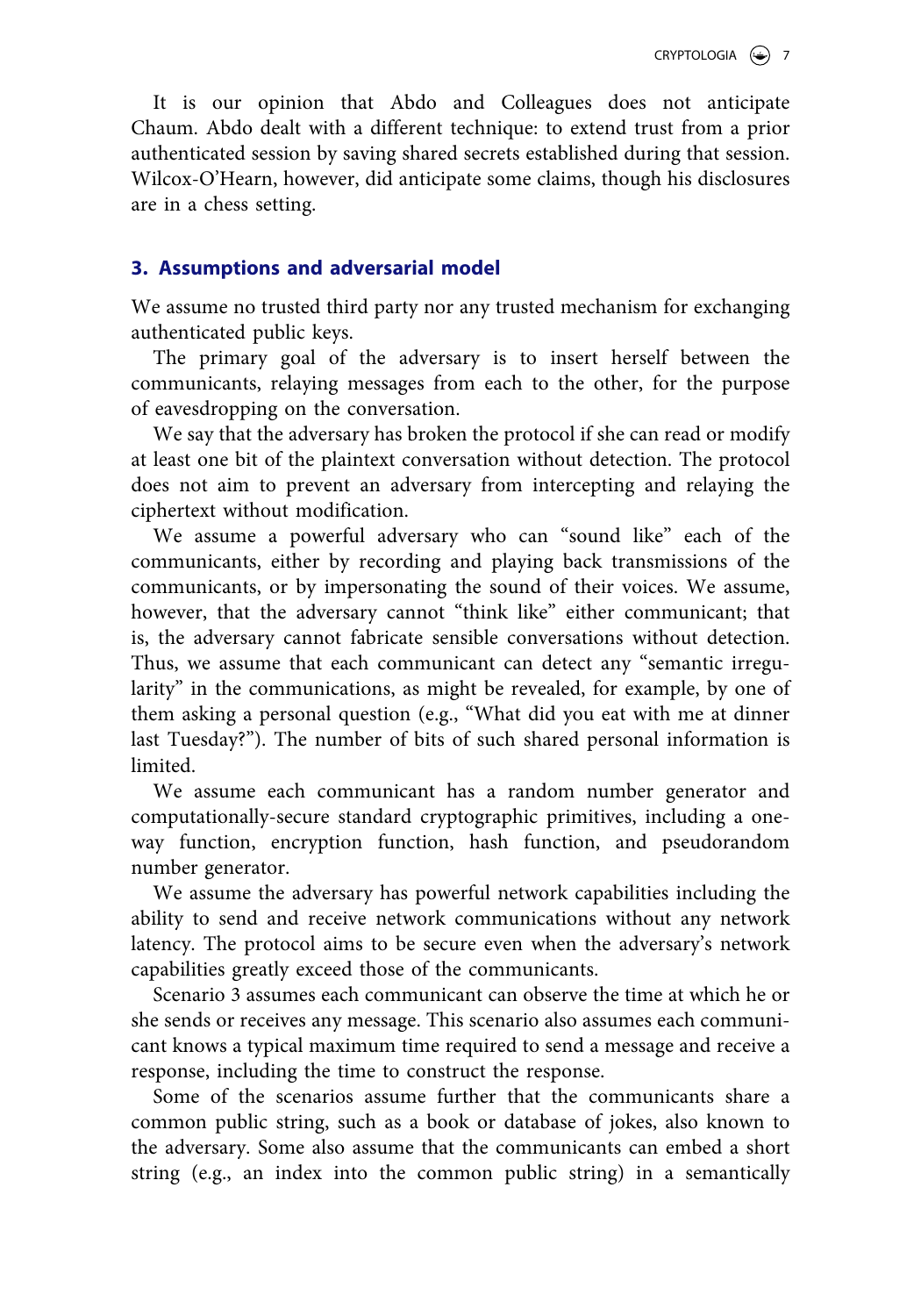8  $\leftrightarrow$  A. T. SHERMAN ET AL.

meaningful utterance in such a way that the adversary cannot modify the embedded string without detection.

## **4. The Chaum protocol**

Chaum's protocol works in three phases: (I) Exchange public keys without authentication; (II) commit to a string; *x* and exchange string, and (III) verify if the communicants possess the same strings. Each communicant will possess the same pair of strings if and only if there is no eavesdropper in the middle.

Separately, as we summarize in the appendix, Chaum additionally proposes three ways for communicants to expand their "web of trust" by leveraging their trust in the credentials (public keys) of common friends.

We shall assume Alice (*A*) is communicating with Bob (*B*), possibly in the presence of eavesdropper Eve (*E*).

We assume that Alice and Bob must follow the protocol, but Eve may do whatever she wishes. If either communicant detects non-compliance with the protocol, that communicant terminates the protocol. Similarly, if either communicant detects any semantic irregularity in the conversation, that communicant terminates the protocol and assumes that Eve is present.

Two of Eve's strategies are (1) block all communications between Alice and Bob, and instead hold separate parallel conversations with each. The assumption that Eve cannot fabricate sensible conversations ensures that the communicants will detect this strategy, but no technical aspect of the protocol prevents this strategy. (2) Sit in the middle between Alice and Bob, relaying all messages from each to the other. In this second strategy, the committed string forces Eve to establish separate string pairs with Alice than with Bob. In Phase III, each scenario enables Alice and Bob to detect that they possess different string pairs.

Throughout, we explain the protocol with the help of diagrams showing what happens without Eve, and what might typically happen with Eve present.

In Phase I, Alice and Bob exchange public keys and establish a session key. All subsequent communications between Alice and Bob are encrypted with this session key. Because the effectiveness of the protocol does not depend on this layer of encryption, for simplicity and clarity, we omit it from all of our protocol diagrams. Use of this session key forces Eve, if present, to be present initially and throughout the conversation. Also, it protects the conversation from anyone who does not know the session key.

Also for simplicity and clarity, we omit other standard details from our protocol diagrams, such as the presence of unique sequence numbers, timestamps, and protocol instantiation numbers cryptographically bound to each communication.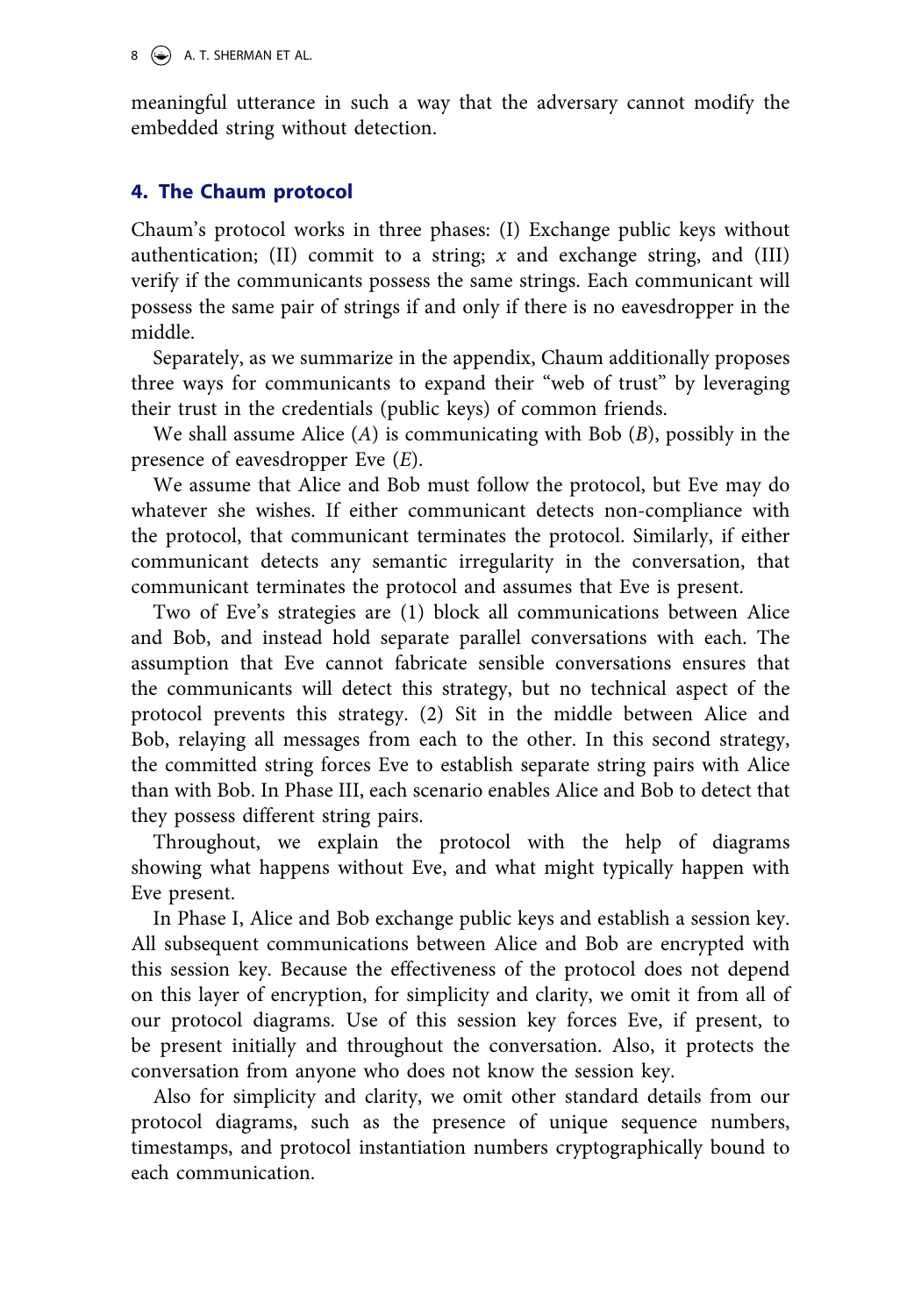### *4.1. Notation*

Let  $E_k(m)$  denote the encryption of message *m* under key *k*; let *f* be a one-way function; and let *h* be a cryptographic hash function. Let || denote string concatenation. Let trunc<sub>128</sub>() mean truncate to 128 bits.

Let  $p_A$ ,  $p_B$ ,  $p_E$  denote the public keys of Alice, Bob, and Eve, respectively, and let  $s_A$ ,  $s_B$ ,  $s_E$  denote the corresponding private keys.

Our notation, which differs from Chaum's, relates to notation in Chaum's patent application as follows. Chaum introduces the symbols *C* and *D*, which represent the communication devices (e.g., computers) of Alice and Bob, respectively. Chaum denotes the public keys of Alice, Bob, and Eve as *q<sup>c</sup>* ,  $q^d$ , and  $q^f$ , respectively, appealing to a context involving discrete logarithms. He denotes the corresponding private keys as *c*, *d*, and *f*. In the patent application, *r cd* denotes a session key used by Alice and Bob. Chaum writes the expression  $y = x \oplus x'$  to denote a general combining operator  $\oplus$ , which is not necessarily exclusive-or.

### *4.2. Phase I: Exchange public keys*

Alice and Bob exchange public keys using any unauthenticated key exchange protocol, such as the Diffie-Hellman protocol (Rescorla [1999\)](#page-25-0). They also establish a session key, used to encrypt all subsequent communications between Alice and Bob.

After Phase I, there are two cases to consider: Eve was present, and Eve was not present. If Eve was not present, then Alice and Bob exchanged their correct public keys, and they established a session key known only to them.

If Eve was present, then unknown to Alice and Bob, Alice and Eve exchanged public keys  $p_A$ ,  $p_E$  and established a session key  $k_1$ , while Eve and Bob exchanged public keys  $p_E$ ,  $p_B$  and established a session key  $k_2$ . Alice thinks  $p_E$  is possibly Bob's public key, and Bob thinks  $p_E$  is possibly Alice's public key.

Only in Phase III will Alice and Bob learn which case is true.

#### *4.3. Phase II: Commit to string* **x**

Alice generates a random string  $x_A$  and shares it with Bob, and Bob generates a random string  $x_B$  and shares it with Alice. Importantly, Alice commits to  $x_A$ by sending  $f(x_A, p_A, p_B)$  before Bob shares  $x_B$ . Without committing to  $x_B$ , Bob sends  $x_B$  to Alice. After receiving  $x_B$ , Alice shares  $x_A$ .

Let  $\hat{x}_A$  denote the string Bob receives purportedly from Alice, and let  $\hat{x}_B$ denote the string Alice receives purportedly from Bob. If Eve is present, the string  $x_A$  sent by Alice might not be the string  $\hat{x}_A$  received by Bob.

Alice computes the string pair  $y_A = x_A || \hat{x}_B$ , and Bob computes the string pair  $y_B = \hat{x}_A || x_B$ .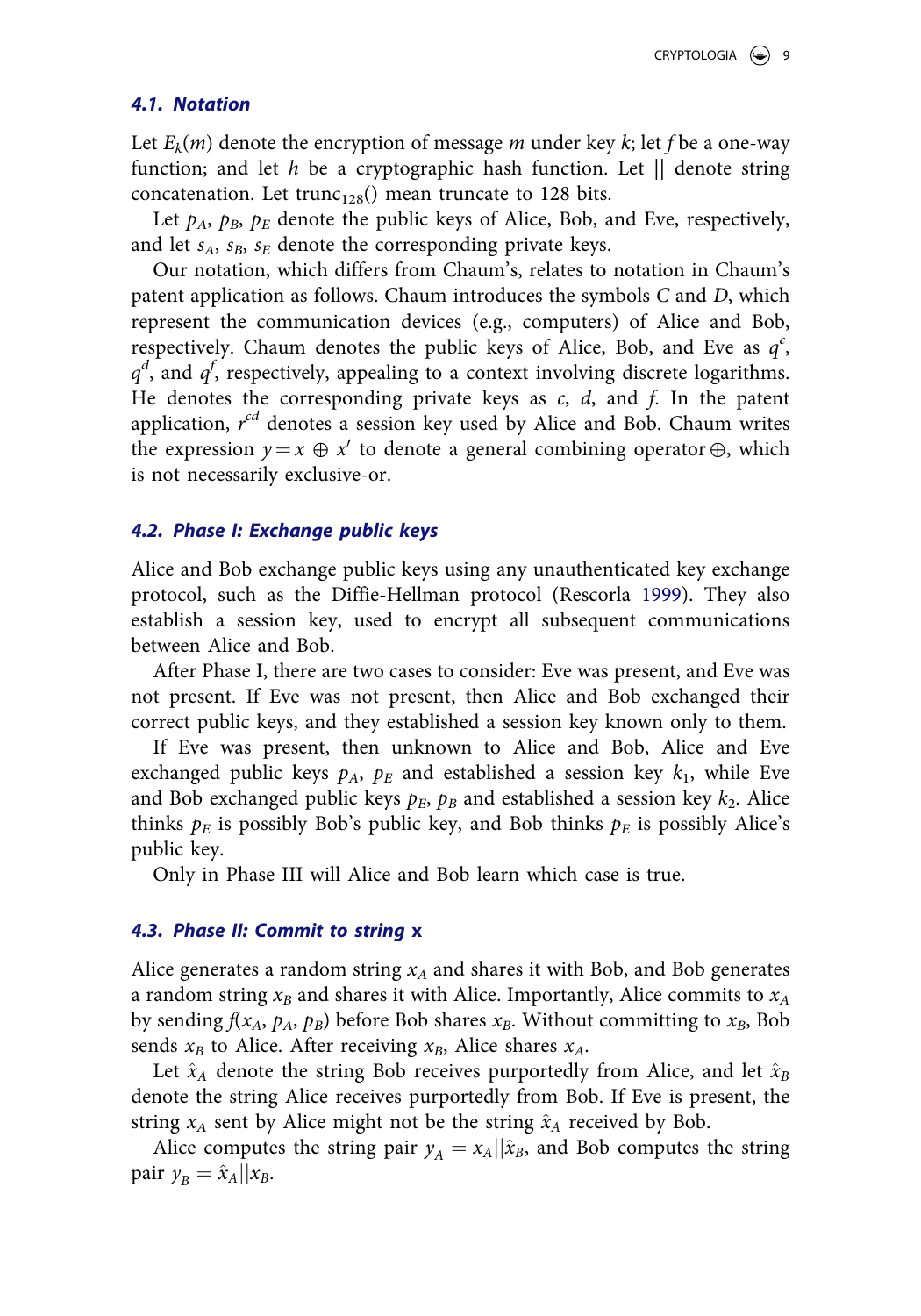10  $\left(\rightarrow\right)$  A. T. SHERMAN ET AL.

Figures 1 and [2](#page-10-0) show this process in detail. Before computing  $y_B$ , Bob verifies the correctness of the received commitment  $f(x_A, p_A, p_B)$  by recomputing it, using his knowledge of  $\hat{x}_A$ ,  $p_A$ ,  $p_B$ . Bob terminates the protocol if this verification fails.

If Eve is not present, then  $y_A = y_B$ . If Eve is present, the protocol with its commitment forces Eve to choose her value  $x_E$  to be sent to Bob before learning what value  $x_A$  Alice chose. As a result, at the end of Phase II, Alice and Eve compute the string pair  $y_A$ , and Eve and Bob compute the string pair *y<sub>B</sub>*, with  $y_A \neq y_B$ .

One could skip Phase II and simply take  $y_A$  and  $y_B$  to be  $p_A || p_B$ , as understood by Alice and Bob, respectively. The benefit of Phase II is to establish fresh values  $y_A$ ,  $y_B$  for each session.

#### *4.4. Phase III: Scenarios to detect if strings differ*

In Phase III, Alice and Bob detect if Eve is present by determining if the strings  $y_A$  and  $y_B$  they computed in Phase II differ. To do so, they carry out one of four different "scenarios," which exploit various aspects of the communications channel (e.g., timing, jitter) or which exploit a common public string. The appendix summarizes how each of the four scenarios work.

Each scenario works not by keeping the strings  $y_A$  and  $y_B$  secret from Eve (Eve knows them), but by enabling Alice and Bob to detect when these strings differ, even with Eve is in the middle.

We focus on Scenario 3, a text-messaging scenario involving timing, because we consider it the simplest and most practical of the scenarios from the patent application. Each scenario implements a "ping-pong" protocol comprising a sequence of "rounds," where each round consists of a sequence



**Figure 1.** Phase II of Chaum's protocol, without Eve present. Alice first commits to her random string  $x_A$  but waits to receive Bob's  $x_B$  before Alice sends her  $x_A$  to Bob.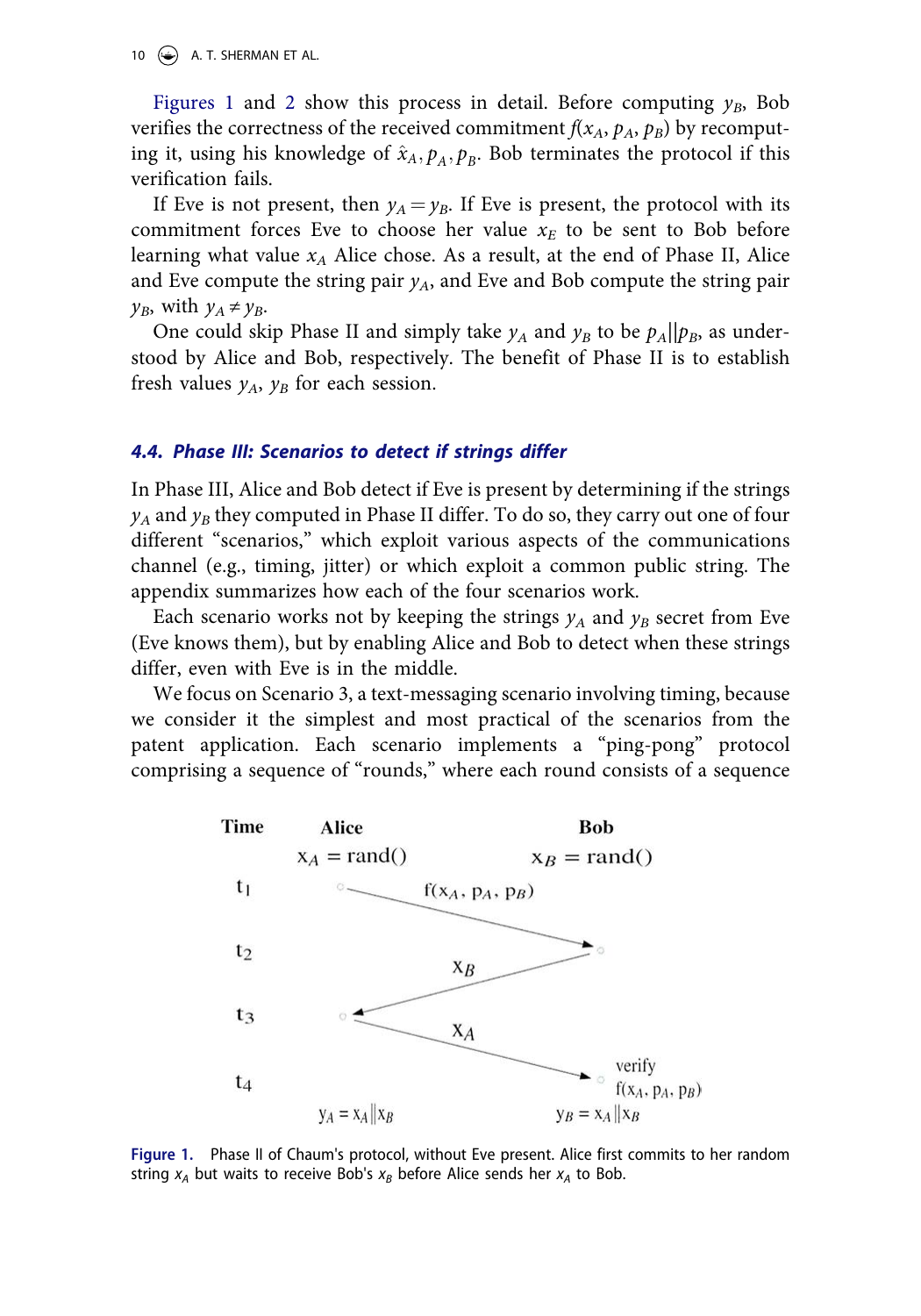<span id="page-10-0"></span>



of transmissions (we call them "pings" and"pongs") alternately sent from one party to the other.

Throughout the conversation, and especially at the beginning, each communicant monitors the conversation for any possible semantic irregularity (typically this monitoring exploits informal shared secrets); if any irregularity is detected, the communicant terminates the protocol suspecting a MitM.

#### **5. Scenario 3: Text-messaging**

In this scenario, Alice measures the elapsed time from sending a message to Bob to receipt of his response. A cryptographic commitment combined with a mandatory wait by Bob forces a MitM to double this time, even assuming a powerful adversary with no network latency. We now explain how the scenario works and why it works correctly. We also propose a simplification based on constant wait times.

This scenario requires Alice and Bob beforehand to have chosen some agreed-upon wait time, which we assume is also known by Eve. A simple policy is to use a common default wait time that depends only on the network technology. This time is agreed upon securely in advance and is not negotiated in the presence of Eve.

### *5.1. How Scenario 3 works*

At the end of Phase II, Alice computed a string  $y_A$ , and Bob computed a string *y*<sub>B</sub>. Alice and Bob wish to determine if  $y_A \neq y_B$ , indicating presence of a MitM.

As illustrated in [Figure 3](#page-11-0), Alice begins the first round by selecting a round key *k* at random. She salts this key with her  $y_A$  to produce the salted key  $k'$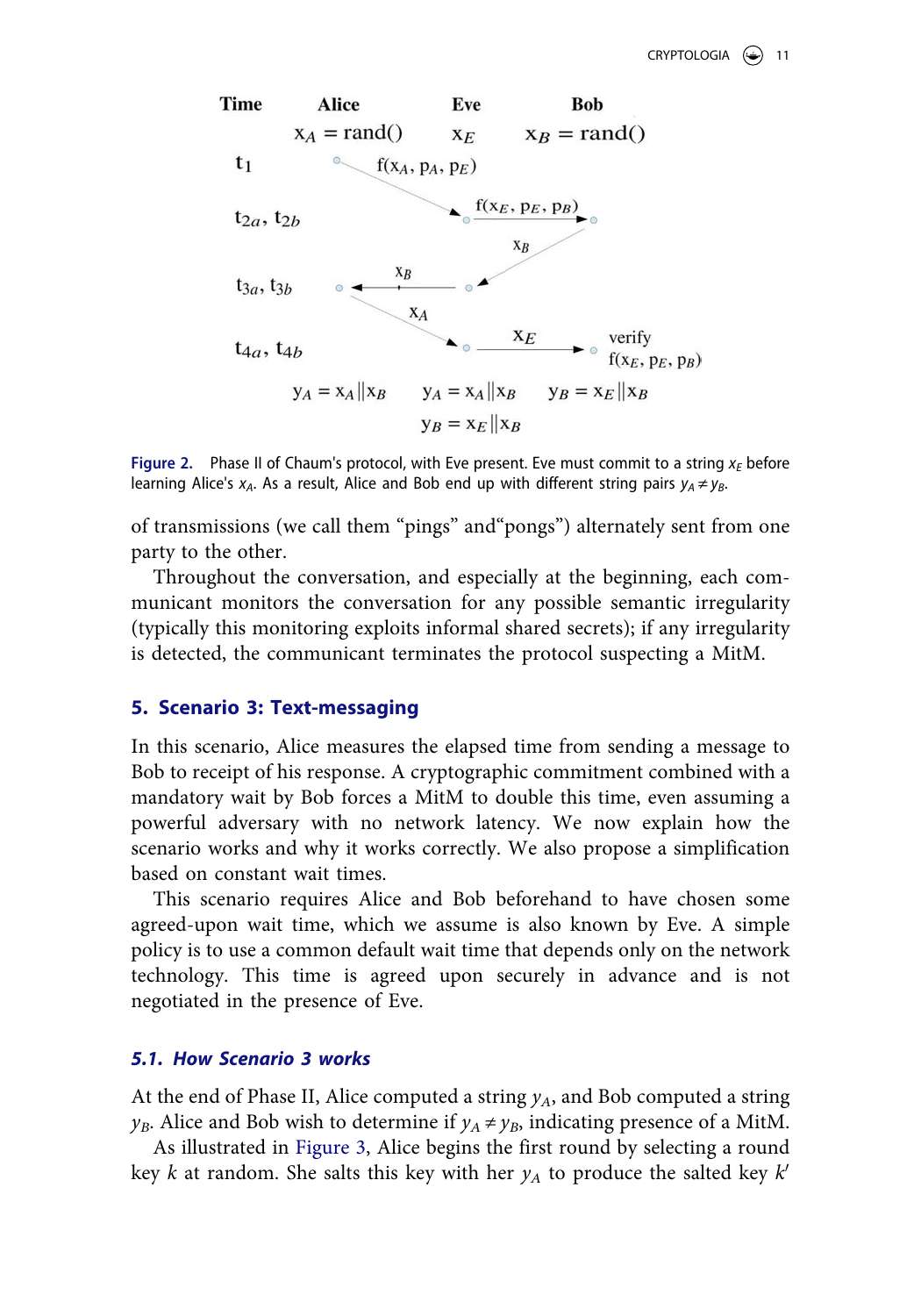<span id="page-11-0"></span>

**Figure 3.** Scenario 3, without Eve present. Alice commits to message  $m_1$  by encrypting it with  $k'$ , a randomly chosen key  $k$  salted with her string pair  $y_A$ . Bob waits and then sends a key request. Alice sends the unsalted key, after which Bob sends his reply message  $m_2$ .

(e.g.,  $k' = \text{trunc}_{128}(h(k, y_A)))$ . The details of the salting technique are unimportant, except that it should be free of extreme algebraic weakness.

Next, Alice sends Bob the commitment  $E_k(m)$ , where *m* is the next text block of the conversation. Upon receipt, Bob waits a pre-agreed upon time (e.g., a constant amount) and then sends Alice a key request.

Upon receipt of the key request, Alice first checks that the elapsed time is neither too long nor too short. Less than the expected wait time is too short; twice the expected wait time is too long. If the elapsed time is out of bounds, then Alice suspects a MitM. If the elapsed time is within bounds, then Alice sends the *unsalted* key *k* to Bob.

Using *k* and the salt  $y_B$ , as known to Bob, Bob calculates  $k'$  and deciphers the message. Each communicant always checks the received message for semantic irregularity, terminating the conversation if any is found.

Bob then constructs his response and sends it to Alice. There are multiple variations of how the protocol continues. One choice is for Bob, in his next message to Alice, to begin the next round of the scenario, playing the role of Alice. Regardless, Alice or Bob selects a new round key for each round.

Another variation, which we implement in our prototype, is to "dovetail" the current round with the next round. In this variation, Bob's last message of the current round begins the next round, with Bob then playing the role of Alice from the previous round. Thus, the first "ping" of the next round overlaps with the last "pong" of the current round.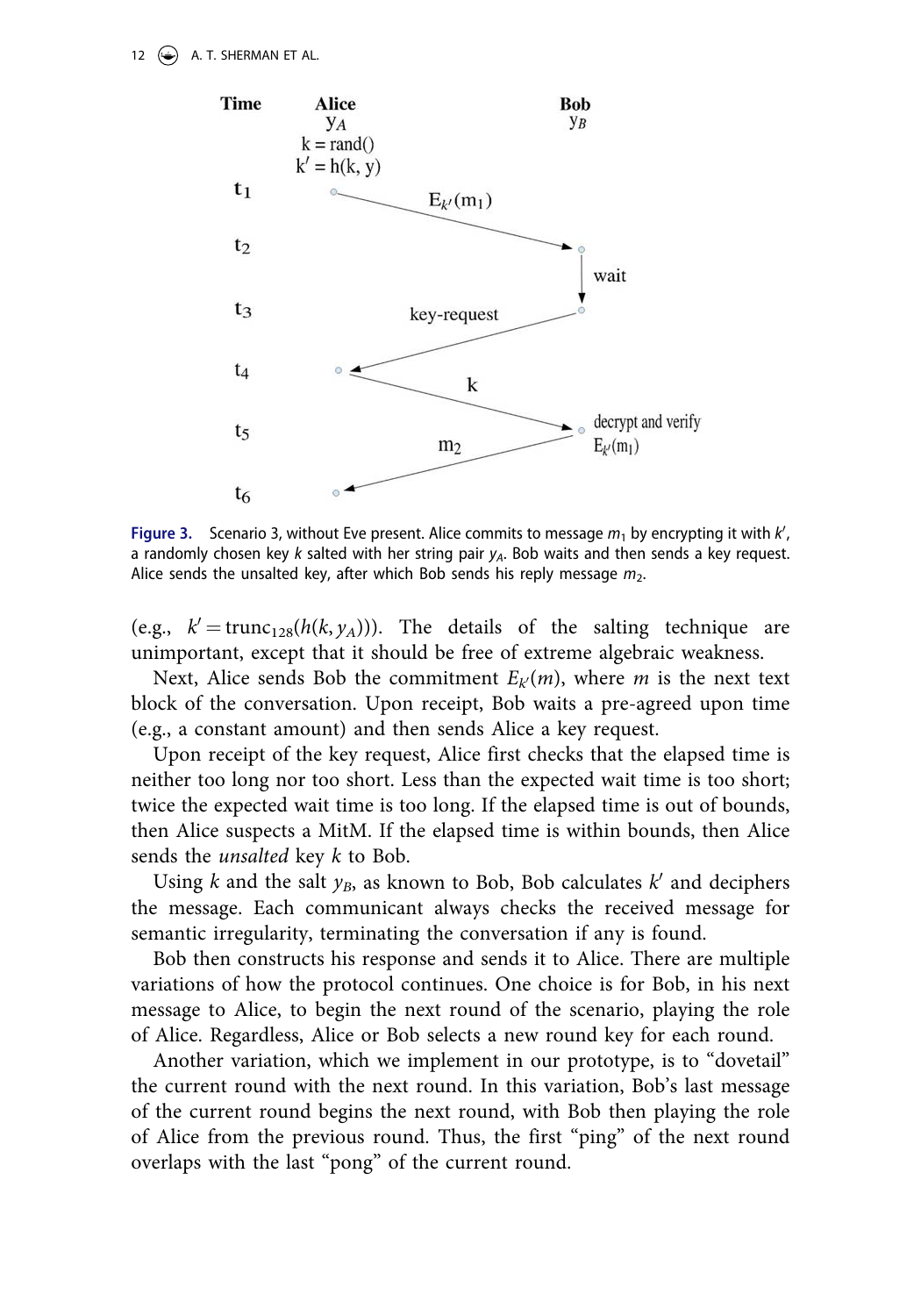In this dovetailing variation, upon receipt of Bob's last message from the current round, Alice will be unable to decipher it immediately. She must wait to receive the round key chosen by Bob. Upon receipt of this key, Alice will be able to decipher the message and check it for semantic consistency. With dovetailing, if Eve is present, Alice will notice a tripling of the expected wait time.

#### *5.2. Why Scenario 3 works correctly*

When Eve is present, it is convenient to refer to the round key selected by Alice as  $k = k_A$ , to distinguish it from a round key  $k_E$  chosen by Eve.

A MitM must, in some way, relay messages between the communicants. Although Eve knows  $y_A$  and  $y_B$ , which will be different when she is present, she does not initially know  $k_A$ , and hence she does not initially know its salted version  $k'_A$ . Two of her choices are relay  $E_{k'_A}(m)$  from Alice to Bob without modification, or first determine  $k_A$  and use it to decrypt  $E_{k'_A}(m)$  and then relay a re-encryption  $E_{k|E}(m)$ , where  $k|E = \text{trunc}_{128}(h(k_E, y_B))$  is the salted key using salt  $y_B$  of another key  $k_E$  chosen by Eve. Both strategies fail.

If Eve relays  $E_{k',a}(m)$  without modification, Bob will detect the MitM because Bob is expecting Alice to use salt  $y_B$ , but Alice used  $y_A$ . Importantly, the security of *E* and *h* prevent Eve from finding another key that Bob could use with salt  $y_B$  to decipher the unmodified relayed message. Furthermore, Eve cannot modify the plaintext without detection because doing so would create a semantic irregularity.

If Eve first determines  $k_A$ , she must wait the time expected by Alice. She can try to cheat by waiting slightly less (hoping network latency will cause the key request not to arrive too soon), but if she waits substantially less, Alice will detect that Eve's key-request arrived too soon (in less than the expected wait time). Since Bob will eventually wait the expected amount of time, Eve will have caused the elapsed time for Bob's response to reach Alice to have at least doubled. Alice will notice this increased latency [\(Figure 4](#page-13-0)).

#### *5.3. Constant vs. variable wait time*

For the agreed upon wait time, we recommend using a constant wait time. This wait time should be carefully selected to be large in comparison with typically experienced network latencies, also considering the time it takes for the recipient to construct a response. A doubling of this time should be clearly noticeable to the communicants. A wait time could be chosen based on a typical maximum delay for the type of network being used.

Our suggestion is a simplification and security improvement over Chaum's proposal. Without giving details, Chaum originally proposed that variable wait times be determined from the *y* values. For example, one might first choose a small number (e.g., 2 or 4) of wait times. Then, one might use *y* as a seed into a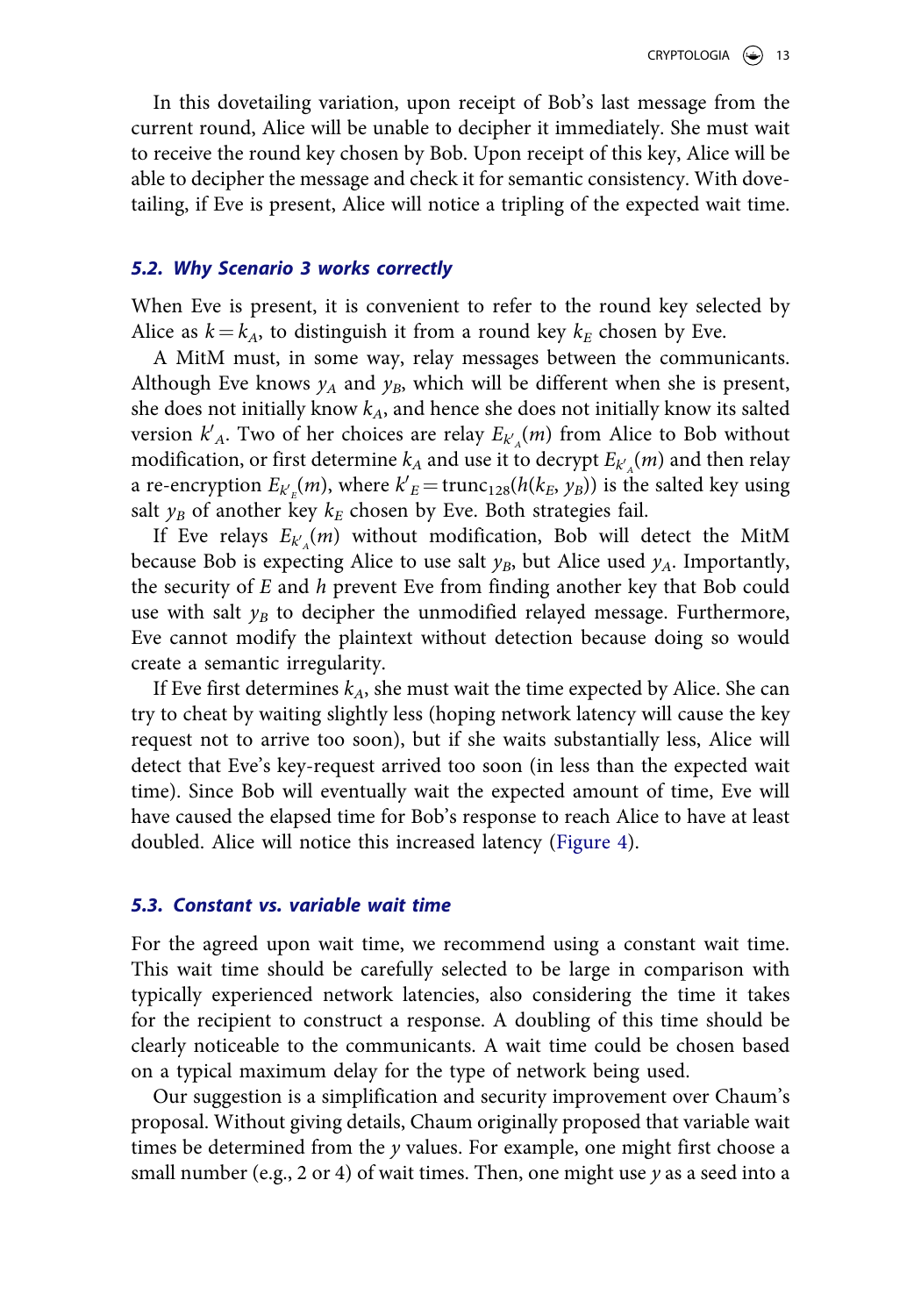<span id="page-13-0"></span>

**Figure 4.** Scenario 3, with Eve present. Alice encrypts message  $m_1$  using  $k'_{A}$ , a randomly selected key *kA* salted with her string pair *yA*. Because Bob is expecting Alice to use the different salt *yB*, Eve must first obtain  $k_A$  before relaying  $m_1$  to Bob. Doing so forces Eve to double the expected wait time observed by Alice before Alice receives Bob's reply message  $m<sub>2</sub>$ . Alice will terminate the protocol if the key request arrives too soon.

pseudorandom number generator to produce a sequence of values  $r_1, r_2, \ldots$ For each round  $i$ , use  $r_i$  to select a wait time for that round, selecting from the small chosen set of possible wait times. Observed wait times significantly different from those expected would be evidence of a MitM.

Originally, Chaum felt that variable wait times offered another check on whether  $y_A = y_B$ .<sup>8</sup> However, such an additional check is unnecessary. Furthermore, as realized by Chaum, with variable wait times, not all time observations will yield useful evidence (i.e., if Alice is expecting a long wait time, and Bob is waiting a short time, then Eve can delay her responses to Alice without detection).

## **6. Experimental evaluation of Scenario 3**

To evaluate how well Chaum's protocol with Scenario 3 works, we implemented it and collected timing data, with and without a MitM. We now describe our implementation and experimental methods and summarize the results of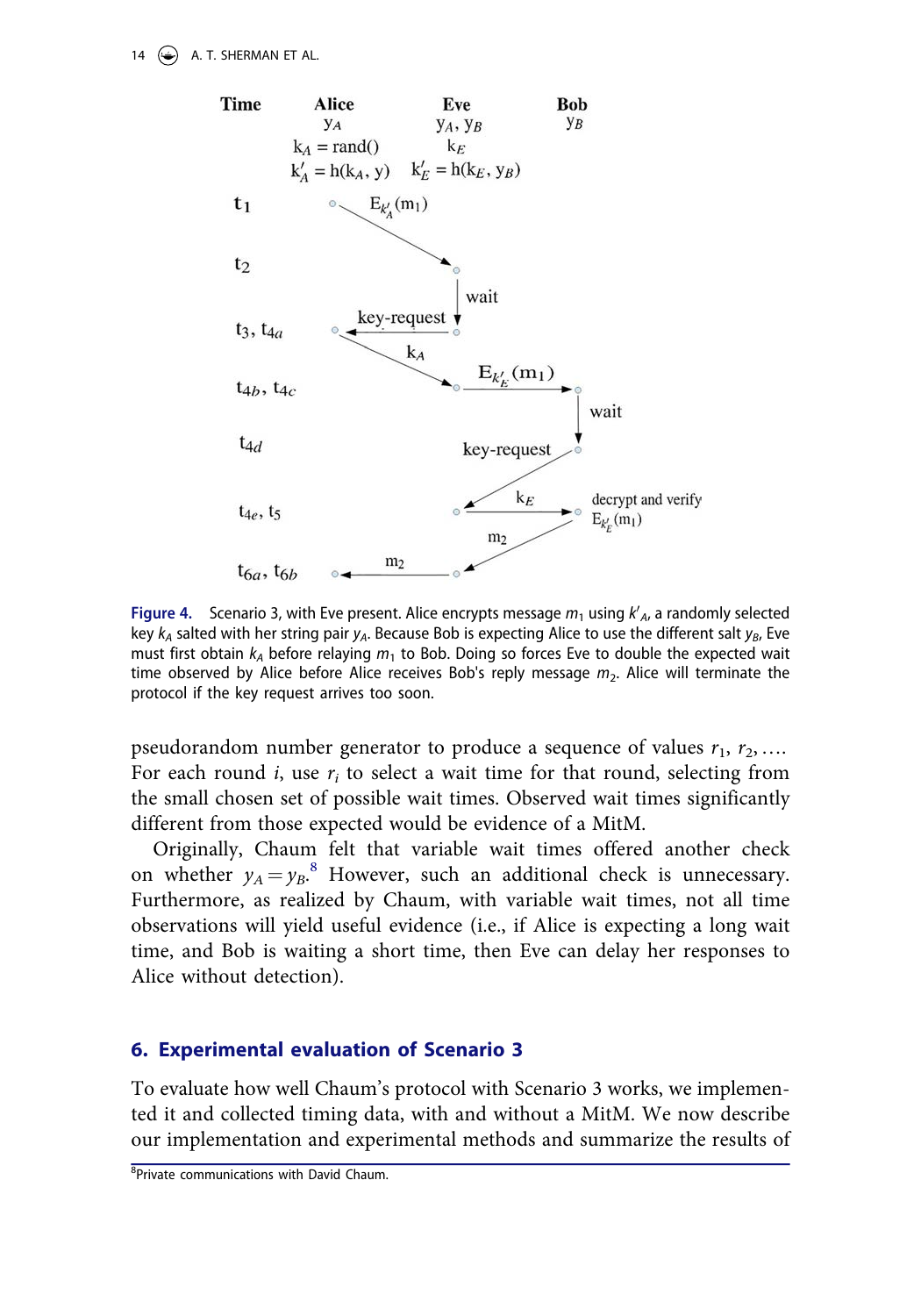our timing studies. Our results show that the protocol with Scenario 3 is realizable and effective.

#### *6.1. Purpose*

The main purpose of our experimental work is to provide an initial evaluation of the feasibility and effectiveness of Chaum's protocol with Scenario 3. We also wish to confirm that our foregoing discussion has addressed all crucial issues and to uncover any possible neglected pragmatic concerns.

#### *6.2. Implementation*

In our demonstration version, two subjects can engage in a text-messaging conversation by typing messages into windows on separate laptop machines connected through a server on our university's network. When Eve is present, her code runs on Alice's laptop.

When a communicant clicks the send button, a software client transfers a text file from the sender's machine to the recipient's machine. For convenience, and invisible to the communicants, we implemented this file transfer using Dropbox (Drago et al. [2012](#page-24-0)), with clients for Alice and Bob sharing a Dropbox folder on their separate machines.

We choose to use Dropbox because it provides a simple means for implementing text-messaging communications through a real network, and because it exemplifies a large-latency communication system (i.e., Dropbox is slow). For comparison, we also tested the system using a faster file-transfer technique: Sharing a single machine, clients for Alice and Bob simply moved files within the same file system. With Dropbox, typical times to transfer a file from one machine to the other were approximately 60–180 seconds, compared with approximately 200 milliseconds for our faster alternative.

We implemented Chaum's protocol in JAVA using the javax.crypto API (Oracle, "Java Cryptography"; Oracle, "Pakage Javax.crypto"). We used AES encryption with 128-bit keys and message blocks, and SHA-3 hash which produces a 160-bit output. We computed the one-way function as SHA-3.

We carried our timing studies using a HP-Pavilion dv6 laptop with an Intel (R) Core (TM) i7 2.20 GHz processor using 4.00 GB RAM running under 64-bit Windows 7.

Our implementation permits human subjects to play the roles of Alice and Bob. The goal of our implementation, however, is to demonstrate feasibility and to collect timing data, not to provide polished and secure code.

#### *6.3. Methods*

We collected timing data on several executions of Scenario 3, with four "dovetailed" rounds per conversation (see Section 5.1), creating four observed wait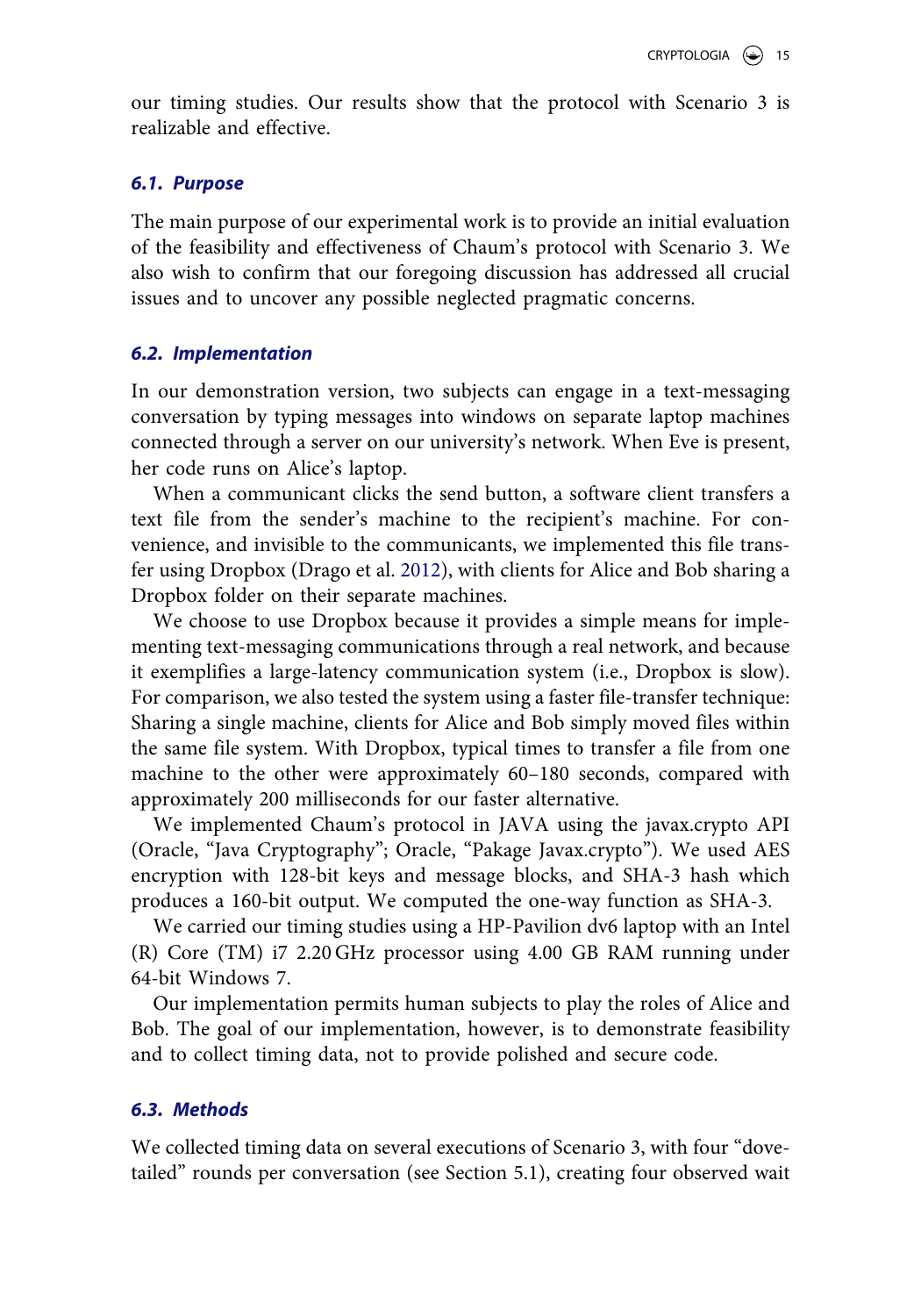

**Figure 5.** Histogram of elapsed wait times for Scenario 3, with and without Eve, with simulated communicants.

times per protocol instance. We did so separately with and without Eve present. When Eve was present, we followed the typical pattern of behavior for Eve described in [Figure 4.](#page-13-0)

We collected timing data both with real subjects carrying on a conversation with text-messaging and with a basic computer simulation of the packet exchanges in such a conversation (without meaningful semantic content). In this simulation, each text message comprised 50 characters.

For our "fast" network, we set the required wait time to be 5,000 milliseconds. We do not report data from our "slow" network because our subjects found it annoyingly slow.

#### *6.4. Timing study results*

16  $\left(\bigstar\right)$  A. T. SHERMAN ET AL.

Figures 5 and 6 show the observed wait times in executions of a four-round protocol, with and without a MitM. Figure 5 shows wait times from 22 instances of a computer simulation of a conversation, using our "fast" network (Eve was present in 11 instances). Figure 6 shows waits times from ten instances with human communicants also using our "fast" network (Eve was present in five instances).

#### *6.5. Analysis*

For the computer-simulated conversation (Figure 5), there is a clean separation between when Eve is present or not present. Due to the dovetailing, the wait time triples when Eve is present. With human subjects (Figure 6),



**Figure 6.** Histogram of elapsed wait times for Scenario 3, with and without Eve, with human communicants.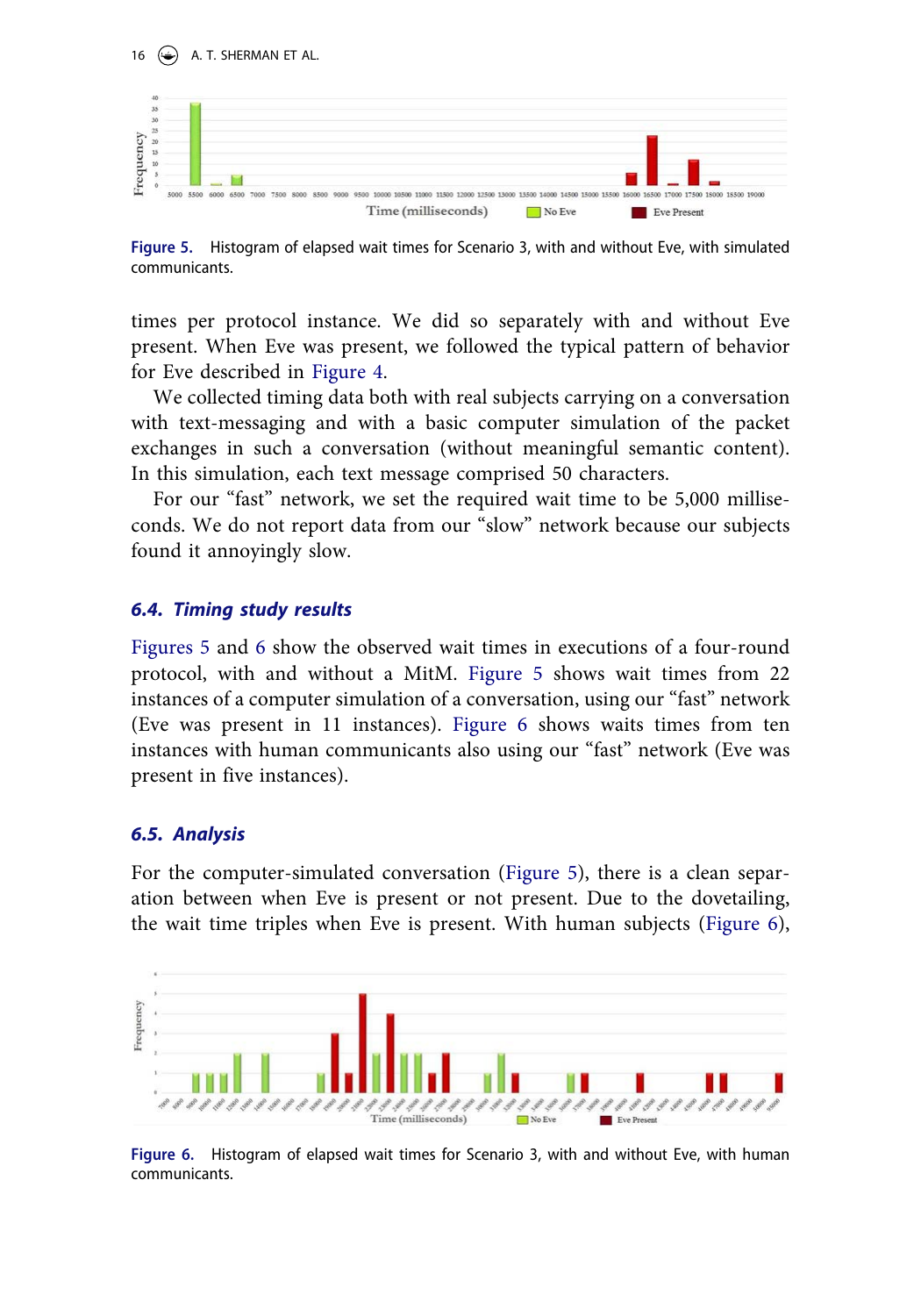these two cases are less cleanly separated, due to significant variation in the time subjects took to construct responses. Fast response times prove that Eve is not present, and slow response times are inconclusive.

These results suggest that the communicants should endeavour to respond quickly during the initial part of each conversation, until they reach assurance that Eve is not present.

## **7. Discussion**

We now discuss several issues, observations, and open problems related to Chaum's protocol, including when the protocol is useful and the decision-making process for deciding if a MitM is present.

## *7.1. Contexts when protocol is useful*

The protocol is useful for conversations when the communicants have not established authenticated public keys or other shared secrets, and there is no mechanism for obtaining their authenticated public keys. Once the communicants establish authenticated public keys or shared secrets, other more traditional and robust protocols could be applied.

In the future, it may be easier for more people to exchange public keys assuredly. For example, one could include a QR code of one's public key on a business card. Yet, today, many people still find it a challenge to exchange authenticated public keys.

Using the protocol for first-time conversations might sometimes be attractive because the communicants might not have yet established authenticated keys. On the other hand, using the protocol for first-time conversations is problematic because the communicants might not have established required common knowledge or latency characteristics of the communications channel.

In principle, after one trusted communication, the parties could establish authenticated public keys. Even so, there still can be value in the Chaum protocol, for example, for environments which lack the infrastructure to establish and store authenticated public keys, or as a layer of protection against an attack that tampered with the authenticated public keys.

## *7.2. Issues and observations*

As does the Interlock (Rivest and Shamir [1984](#page-25-0)) protocol, Chaum's protocol leverages *cryptographic commitment* to detect a MitM in a variety of scenarios. Chaum's protocol improves on Interlock by resisting an adversary with zero network latency. It improves on the Zfone (Wikipedia, "Zfone") protocol by resisting an adversary who can impersonate the voices of the communicants. Although unusual delays can cause the protocol to suspect a MitM is present when one is not, the protocol will always detect a MitM when present.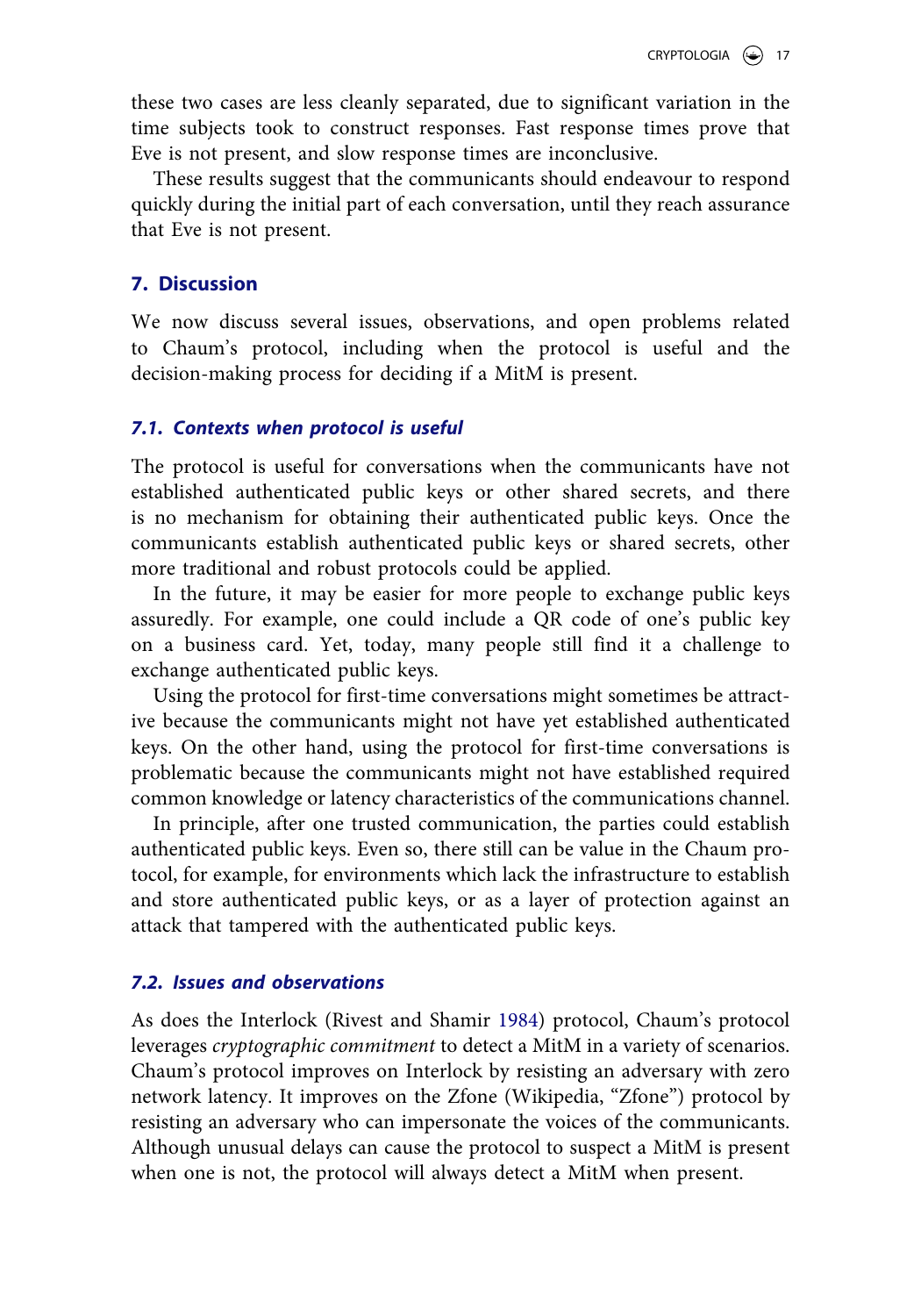18  $\left(\rightarrow\right)$  A. T. SHERMAN ET AL.

The main limitation of Chaum's protocol is its assumption, also held by Interlock, that the communicants can detect any semantic irregularity in the conversation. This assumption places an undue burden on the communicants and violates the security principle that network security protocols should not depend on the judgements of the communicants. Another limitation is that the mandatory wait periods necessarily increase communication latency.

Furthermore, the communications must use a network for which they have an accurate estimate of the maximum likely network latency. The larger this maximum latency, the more the protocol will increase communication latency. On the other hand, because the protocol must only be run during the initial few rounds of the conversation, any increase in communication latency would be limited.

Alice and Bob might begin each session with some personal talk about some personal experiences that they shared in common that only they would know. Only after they verify that there is no MitM, should they start the sensitive part of the conversation. If a MitM was not present initially, she could not insert herself later in the session; furthermore, future sessions with those public keys would also be assured.

In Scenario 3, the dependence on timing limits the utility of the protocol to synchronous conversations where both parties are texting on-line in a fashion where the time for each response is fairly predictable. Scenario 3 does not work for asynchronous text-messaging where one or both parties might wait long and unpredictable amounts of time before responding.

The patent application does not clearly explain how the communicants should agree on the expected wait times. Chaum assumes that the communicants typically have a history of communicating with each other, or with other people on similar networks, from which the wait time could be tuned and the observed elapsed times could be interpreted. This assumption might not always apply, and it raises the possibility that Eve might interfere with communications that influence the agreed upon wait time.

Some of the scenarios assume a "common public string model" of security in which the participants share a common string also known to the adversary. For example, in Scenario 1, the communicants refer to a book or database of jokes. In Scenario 3, the pre-agreed upon wait time(s) might also be viewed in this context.

Scenario 1 also assumes that the communicants can embed information, at least in small amounts, into a semantically-sensible conversation. (e.g., referring to a joke or punch line). This assumption is similar in spirit to the stronger assumption in Zfone that each communicant can utter a short string in a way that the adversary cannot impersonate. These are powerful assumptions: If the communicants could so embed their public keys (or hash fingerprints of these keys) into the conversation with integrity, then the communicants could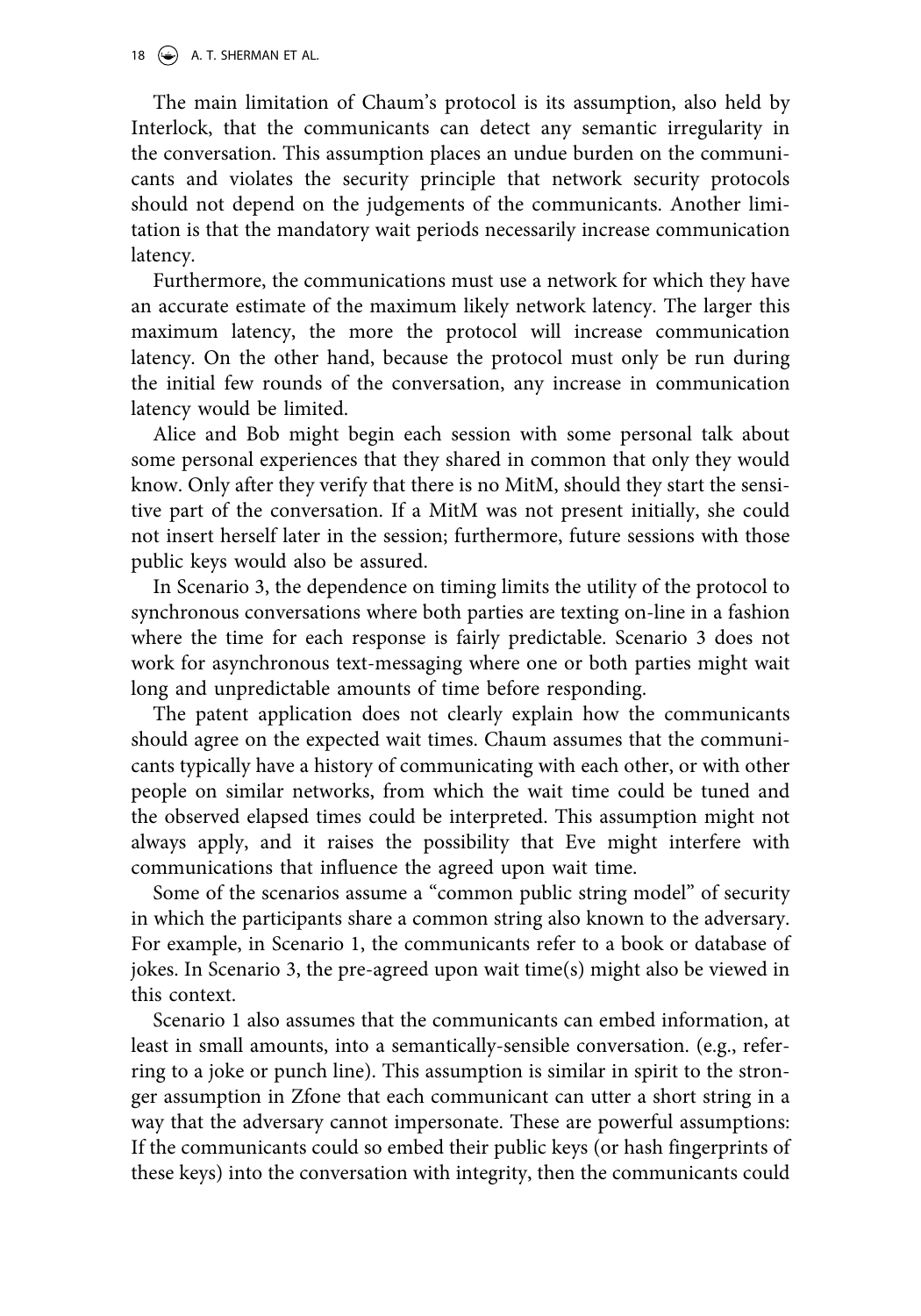exchange authenticated public keys. Yet, some people may prefer to accept these assumptions over those underlying SSL/TLS.

Because the protocol can falsely suspect a MitM when none is present, an adversary might be able to cause various mischief, including denial of service, by simply causing an increase in network latency, for example by sending large video files. Before an actual attack, the adversary might provoke a series of false alarms, hoping that subsequently during the real attack, the communicants will have become insensitive to a true alarm. Similarly, in the "Bayesian" decisionmaking interpretation (see Section 7.3), it might be confusing to the communicants what to do when the threat indicator light shines "amber" (caution).

Although the patent application does not do so, it must be specified what should be done in each possible error state, including if a packet is lost in transit or if the session abends. In Scenario 3, any round with a lost packet should be viewed as unsuccessful and suspicious and should not be interpreted as evidence of the absence of a MitM. If the session abends, the participants should restart the protocol from the beginning. Failure to handle all such error states properly can create vulnerabilities.

Because of the security need to view lost packets with suspicion, the protocol as proposed has significant limitations for use in unreliable communications, including text-messaging with poor reception.

In practice, the communicants will likely share only a limited amount of private information needed to establish semantic consistency (e.g., "What happened at dinner last night?"). Consequently, an issue arises if this private shared information is exhausted. An attacker might try to force the communicants to exhaust their shared information by causing them to restart the protocol repeatedly, for example, under the guise of lost packets.

## *7.3. The decision-making process*

Chaum conceived of Phase III not necessarily as a *"categorical"* process, where after a short fixed number of communications each party would reach a certain conclusion. Rather, he envisioned an interpretive *"Bayesian"* process: Each communicant starts with an *a priori* belief in the presence of Eve, and updates that belief during the conversation in light of evidence derived from the scenario. Each communicant interprets the evidence in the context of his or her expectations of certain properties of the communication channel and communicants, perhaps based in part on prior history of similar communications between the parties. For decision making, each session is independent.

Concretely, there might be a colored light whose color signals the current degree of belief in the presence of a MitM. This light might start out amber (caution), and during the conversation the color might change to green (safe) or red (suspected MitM). $9$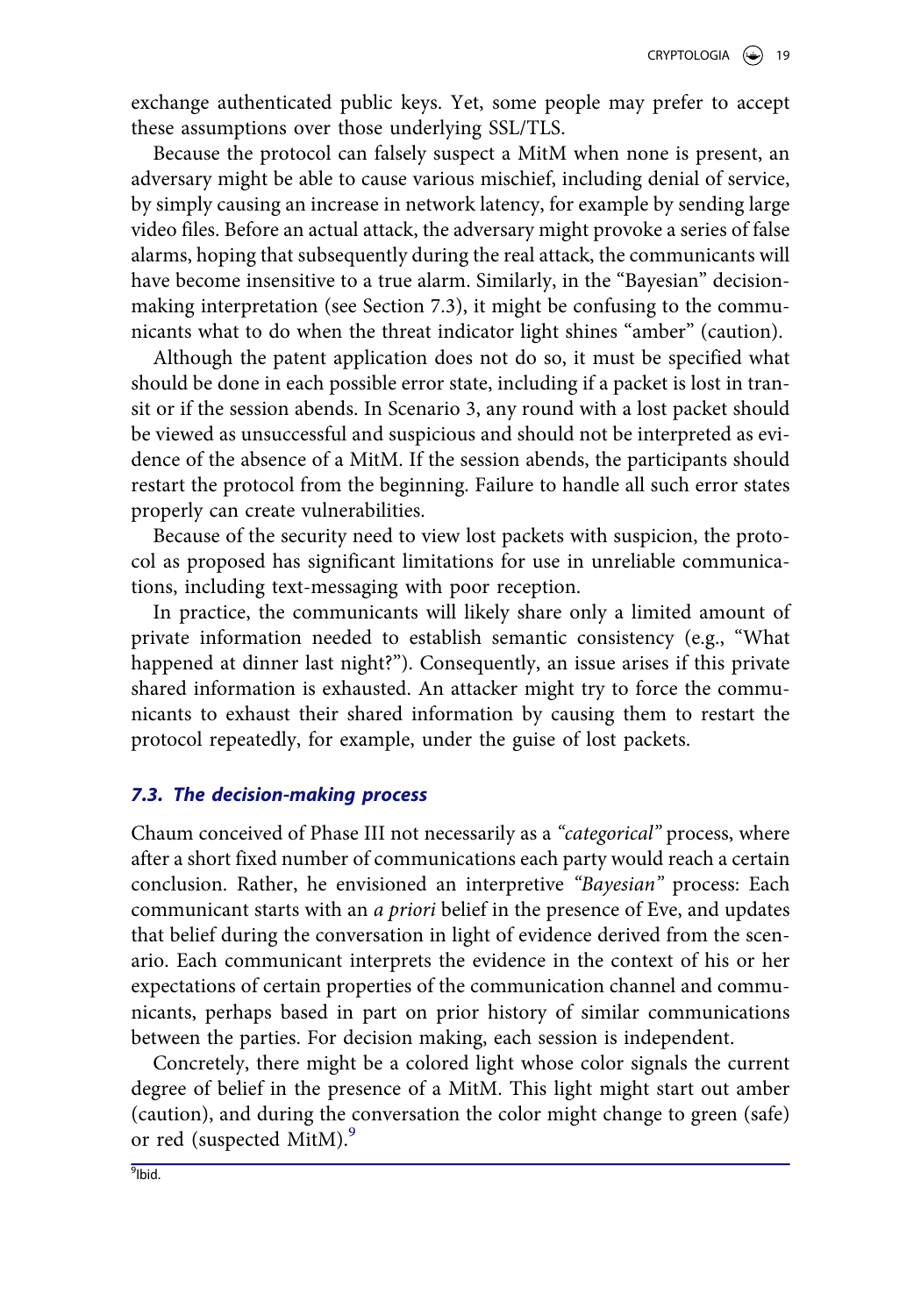20  $\left(\rightarrow\right)$  A. T. SHERMAN ET AL.

In Scenario 3, a single round without undue delay is convincing evidence of no MitM. A long wait time, however, could be caused by a MitM or by unusual network latency. Upon observing a long wait for each of several rounds, taking a categorical view, Alice would either restart the protocol suspecting unusual network latency, or terminate the protocol suspecting a MitM. Taking a more flexible view, Alice might continue cautiously updating her belief in the possibility of a MitM.

While the Bayesian decision-making interpretation of the protocol offers some attractive flexibility, and although it might reduce the number of false alarms, we dislike its complexity and its need to be applied in more rounds. We prefer the simpler categorical interpretation, which can be carried out in a small number of rounds.

#### *7.4. Open problems*

Open problems include formally stating and proving the security properties of the protocol in a precise mathematical fashion. One difficulty in doing so is precisely characterizing the vaguely stated assumptions, for example, that communicants can detect semantic irregularities, or that they can embed a short string into semantic content.

Another approach is to analyze the protocol with formal tools for analyzing cryptographic protocols, though most such tools are not well configured to analyze forced timing properties.

We focused on the text-messaging scenario. It would be interesting to explore the other scenarios, too.

It would also be interesting to perform a careful usability study of the protocol. Such a study might compare Chaum's protocol with SSL/TLS and a baseline text-messaging communications session without any protections.

#### **8. Conclusion**

We explained Chaum's protocol, which detects a MitM using minimal assumptions and technology. We implemented Scenario 3 of the protocol for text-messaging and through timing studies demonstrated that it works effectively. When it is used, for simplicity, we recommend that it be implemented in its "categorical" style of decision making and to use constant wait times.

The protocol is especially useful when the communicants have no available method for exchanging authenticated public keys. In comparison with the Interlock and Zfone protocols, it protects against more powerful adversaries. A nice feature is that it always detects Eve when she is present.

It is possible, however, for the protocol to detect Eve falsely, for example, if there are unusual network delays. Also, through mandatory waiting periods, the protocol necessarily increases communication latency. Although the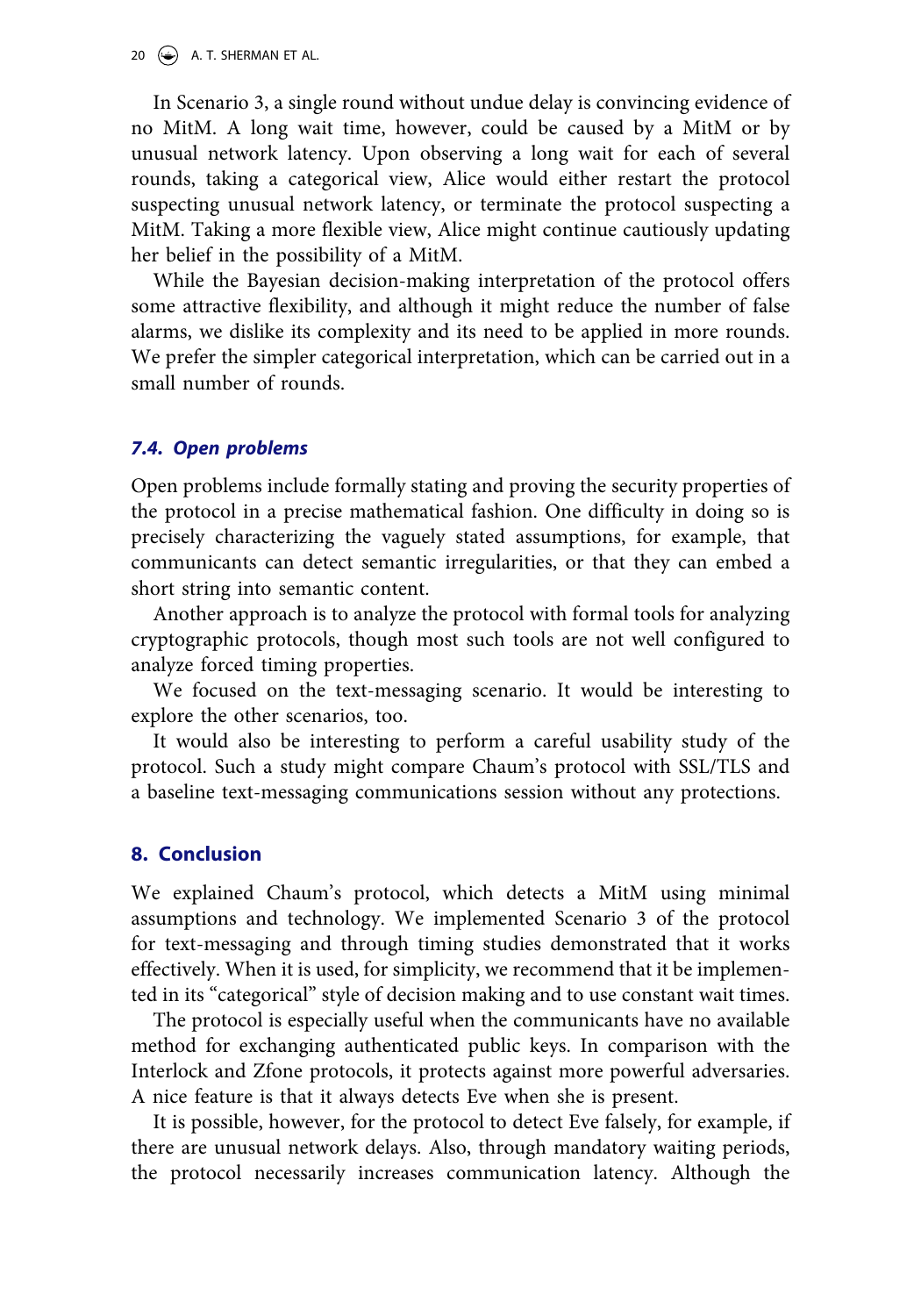protocol aims to use minimal assumptions, it in fact requires several strong assumptions: Each communicant must detect any fabricated conversation; the network latency is always or mostly below a specified maximum; and (for some scenarios) each communicant can embed information into the semantic content of a conversation.

Chaum's protocol illustrates a tension between two desirable principles for building secure systems: minimal assumptions and ease-of-use. There is considerable merit to the principle that fewer assumptions tend to result in greater security. In particular, with fewer assumptions, there are fewer assumptions that might be violated. Chaum's contribution is a new protocol for detecting MitM with minimal assumptions. Secure systems, however, require some assumed security foundation, and a more substantial foundation can result in protocols that are easier to use. Protocols that are easier to use are more likely to be used and used correctly. Unfortunately, while simpler in some respects than SSL/TLS, Chaum's protocol, as does the Interlock protocol, has an element that makes it harder to use: The communicants must detect any semantic irregularity in the conversation.

It is a serious limitation of any protocol to require the communicants to make any judgements. We feel the protocol is simple enough for many communicants to carry it out, but we distrust many of them to detect semantic irregularity assuredly. We strongly prefer protocols that are fully automatic and that yield highassurance categorical results, even if they require stronger assumptions, provided the assumptions are feasible. For this reason, we prefer detecting a MitM with the robust, albeit somewhat complex, SSL/TLS protocols and to provide security environments that include a trustworthy public-key infrastructure, or some other suitable mechanism for assuredly exchanging authenticated public keys.

Improving on the Interlock protocol and exploiting the power of cryptographic commitments, Chaum's protocol leverages informal shared secrets to enable the communicants to detect a MitM, after exchanging public keys in an unauthenticated fashion. These informal shared secrets (i.e., common knowledge among the communicants) permit the communicants to detect semantic irregularities. Some people might prefer to accept the assumptions underlying Chaum's protocol rather than those underlying SSL/TLS. Our prototype demonstrates that the protocol works effectively, even when the adversary can send and receive messages with zero network latency.

We hope that our explication and informal analysis of Chaum's protocol will help others appreciate and learn from its novel and interesting facets.

#### **Appendix: The scenarios and common friends**

We briefly summarize how each of four scenarios works to enable Alice and Bob to determine if their string pairs  $y$  and  $y'$  are different, indicating a MitM. We also briefly summarize how to leverage trust through common friends.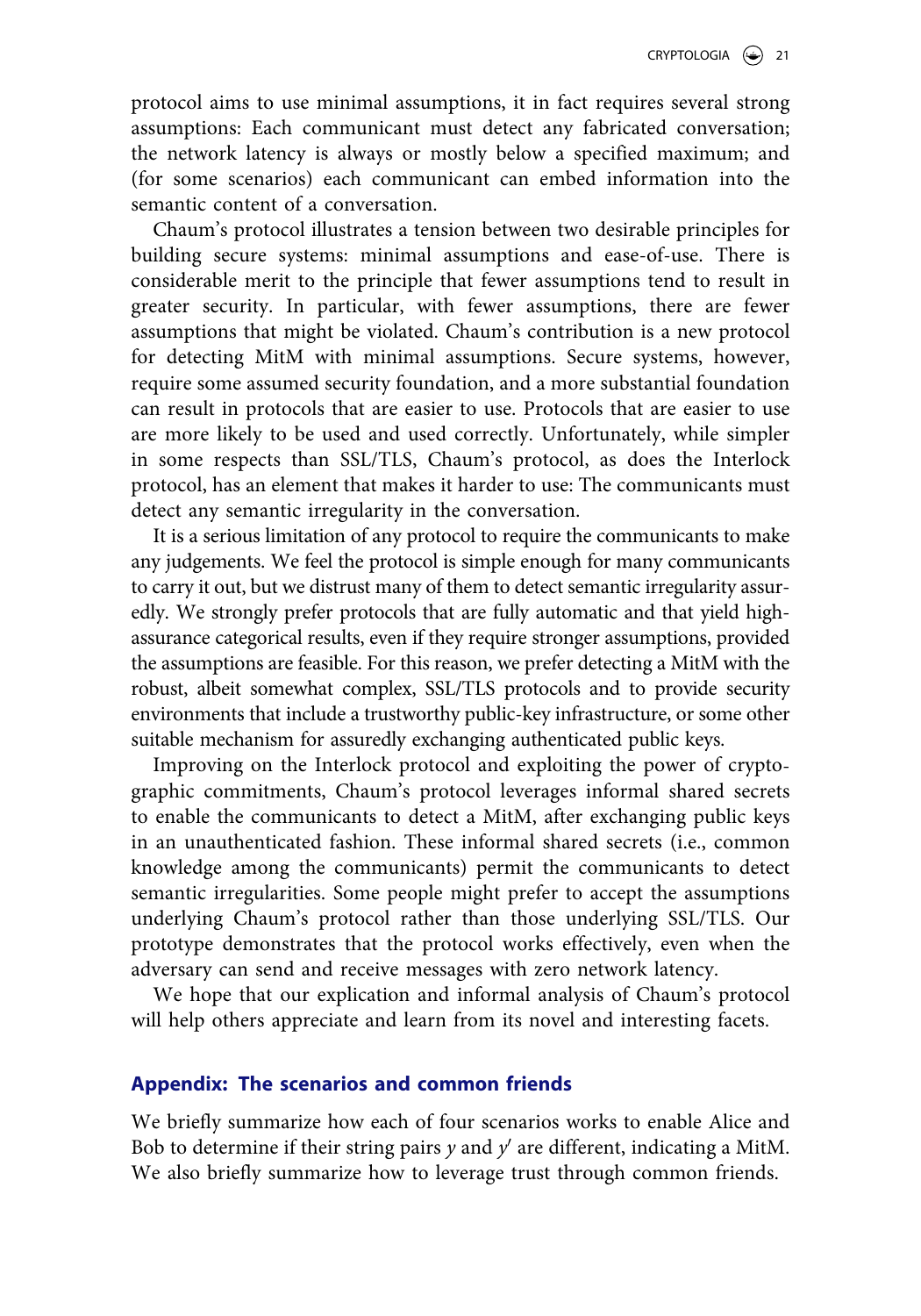#### *A.1. Four scenarios*

#### *A.1.1. Scenario 1 (live audio/visual, common reference)*

As described in paragraphs 0048–0049 of the patent application (Chaum [2006\)](#page-24-0), each communicant uses his or her *y* value as an index into a pre-agreed upon public database (e.g., of jokes). Alice speaks the joke question, and Bob speaks the punch line. Each of these utterances is embedded into a conversation with semantic content. Each party verifies that the punch line matches the question.

There are many ways in which this idea can be embodied. One way, suggested by Chaum, is as follows.<sup>10</sup> Alice picks a random key  $k$  and salts it with *y* (e.g.,  $k_s = \text{trunc}_{128}(h(k, y))$ ). Alice sends to Bob the joke question *m* encrypted as  $E_{k_s}(m)$ . Bob then sends to Alice the punch line. After Alice receives the punch line, she sends Bob the unsalted key *k*, from which he can compute  $k_s$  and decrypt the question. Each side verifies that the punch line matches the question.

In another embodiment, each communicant interprets his or her *y* as the sequence of binary choices in some pre-agreed upon two-party game. With overwhelming probability, the outcome of the game will be the same if and only if their strings match.

#### *A.1.2. Scenario 2 (live audio/visual, directional flow)*

As described in paragraphs 0050–0054 of the patent application (Chaum [2009\)](#page-24-0), each communicant derives from his or her string  $\gamma$  four numbers,  $\gamma_1$ ,  $y_2$ ,  $y_3$ ,  $y_4$ , which they interpret as time intervals. The communicants then use these time intervals to regulate the directional flow of their communications.

During time interval  $y_1$ , only Bob speaks to Alice. During interval  $y_2$ , the communications are bidirectional. During interval  $y_3$ , only Alice speaks to Bob, and during interval  $y_4$ , neither party speaks. Throughout intervals  $y_1$ – *y*3, each communicant engages in a semantically meaningful conversation.

If the *y* strings held by Alice and Bob differ, then a MitM will be unable to prevent the communicants from noticing either a deviation from the expected pattern of directional flow, unnatural delays in the conversation, or semantic irregularities.

#### *A.1.3. Scenario 3 (text-messaging, timing)*

As described in paragraphs 0055–0059 and [Figure 4](#page-13-0) of the patent application (Chaum [2006\)](#page-24-0), Alice picks a key *k* at random and salts it with her *y* to produce the salted key  $k_s$ . She sends a message encrypted with  $k_s$ . After waiting a specified (we recommend constant) time, Bob sends Alice a key request, in response to which Alice sends the unsalted key *k*.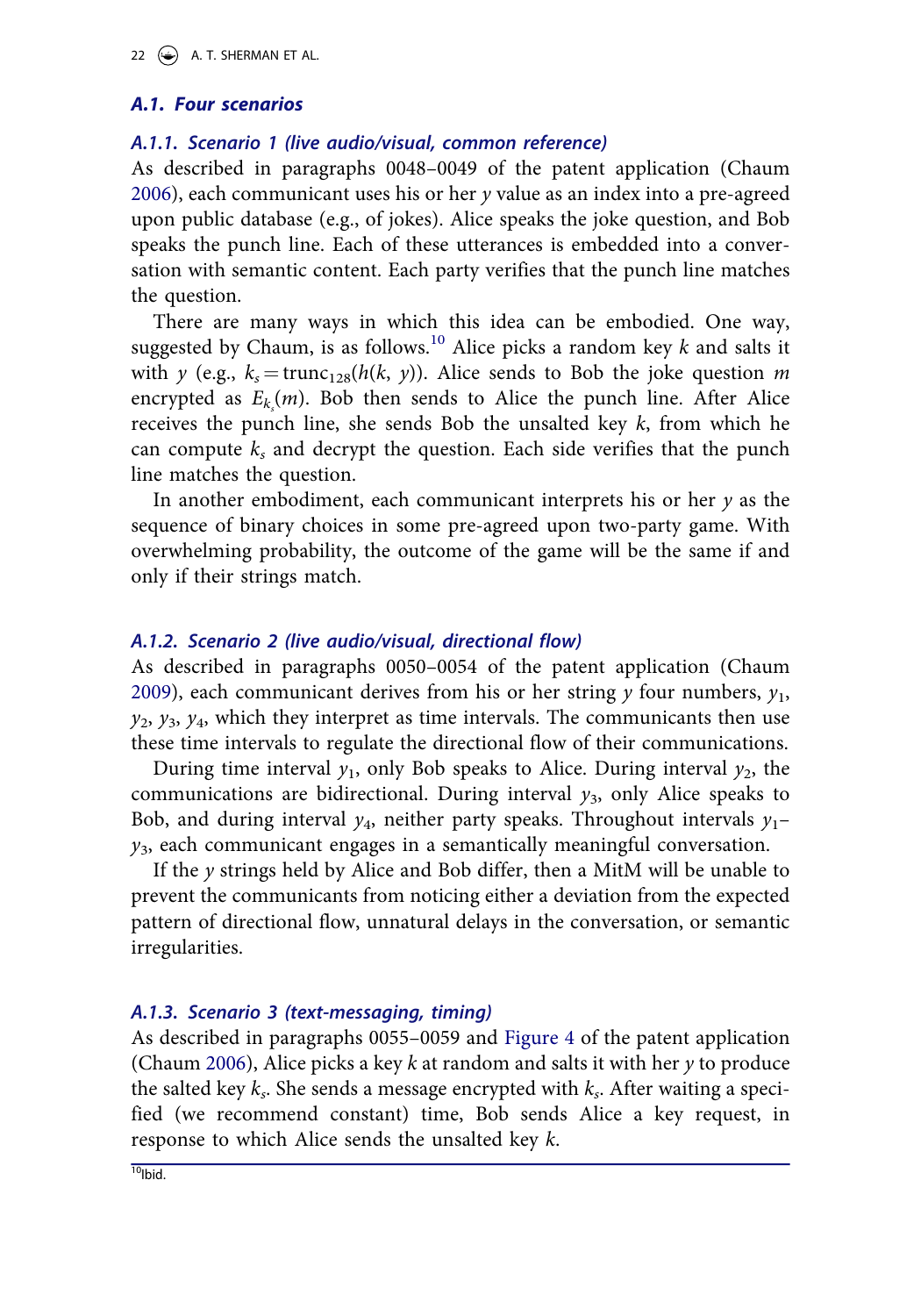As explained in Section 5, this scenario forces Eve to notably increase the time Alice observes from sending a message to Bob and receiving his response. This notable increase in time is not the result of any network latency caused by Eve. Before relaying Alice's message to Bob, Eve must first send a key request to Alice. Bob will always wait to send his key request, and if Eve fails to wait long enough, Alice will notice that she received a key request too soon.

This scenario proceeds in a sequence of rounds, where in each round Alice and Bob reverse their roles as sender and recipient. In one interpretation, these rounds overlap in the sense that the last "pong" of Bob to Alice of the current round is also the first "ping" of Bob to Alice in the next round.

#### *A.1.4. Scenario 4 (live audio/video chat, jitter)*

As described in paragraphs 0060–0062 of the patent application (Chaum [2006\)](#page-24-0), this scenario is a variation of Scenario 3 in which there is a constant stream of packets. Unlike Scenario 3, in Scenario 4, the order of messages is strictly sequential and without overlapping rounds. When a MitM is present, the communicants will notice a jitter or delay in the communications.

Occasionally, Alice will "mark" a packet by encrypting it using a salted key as described in Scenario 3. Alice will then include the unsalted key in the payload of the next packet.

Thus, even if Eve has zero network latency, she is forced to delay the stream of marked packets by one packet. The assumption is that this delay will be sufficient to cause a detectable jitter.

As with Scenario 3, Scenario 4 proceeds in a sequence of rounds, where in each round Alice and Bob reverse their roles as sender and recipient.

#### *A.2. Common friends*

We briefly summarize three methods, which we shall call Techniques i–iii, that enable communicants to leverage their trusted credentials of others in a bottom-up web of trust, exploiting common "friends" and common "friends of friends." For more details, see (Chaum [2006\)](#page-24-0) and (Newton [2010](#page-25-0)).

#### *A.2.1. Technique i (common friend)*

If Alice and Bob each possess the trusted credentials (public key) of a known common friend, they can leverage this credential to establish trust in each other's public keys. Bob sends Alice a list of credentials for possible common friends. Alice returns a commitment of these credentials and marks them using her private key. Bob then proves his identity to Alice by marking one of Alice's credentials and checking the committed credentials. Finally, Alice repeats the entire process playing the role of Bob. Failure of any proof detects Eve.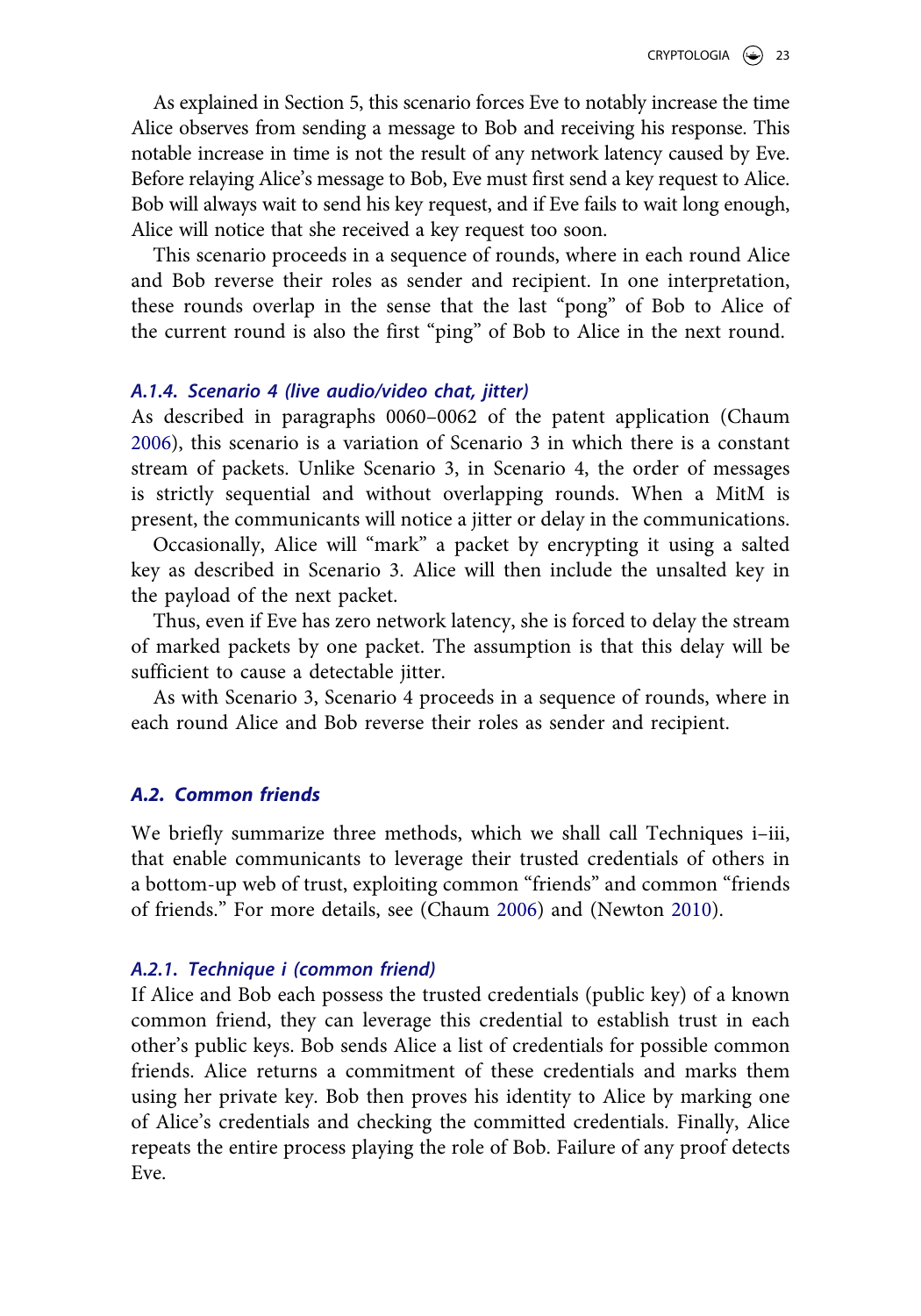#### 24  $\left(\rightarrow\right)$  A. T. SHERMAN ET AL.

#### *A.2.2. Technique ii (anonymous common friend)*

This technique is Similar to Technique i, but Alice and Bob mask their authenticators with random numbers to avoid revealing the identity of the common friend, both to each other and to Eve.

#### *A.2.3. Technique iii (common friend of friend)*

This technique leverages the situation where Alice trusts the credentials of a Friend-1; Bob trusts the credential of a Friend-2; and Friend-1 shares a common trusted friend with Friend 2. First, Friend-1 and Friend-2 prove to each other that their credentials are fresh. Second, using Technique i, Friend-1 and Alice re-establish trust. Similarly, Bob and Friend-2 re-establish trust. Third, using Technique i, Alice and Bob establish trust.

#### **About the authors**

Alan T. Sherman is a professor of computer science at the University of Maryland, Baltimore County (UMBC) in the CSEE Department and Director of UMBC's Center for Information Security and Assurance. His main research interest is high-integrity voting systems. He has carried out research in election systems, algorithm design, cryptanalysis, theoretical foundations for cryptography, applications of cryptography, cloud forensics, and cybersecurity education. Dr. Sherman is also a private consultant performing security analyses. Sherman earned the PhD degree in computer science at MIT in 1987 studying under Ronald L. Rivest (see [www.csee.umbc.edu/](http://www.csee.umbc.edu/∼sherman)∼sherman).

John Seymour is a PhD student of computer science at the University of Maryland, Baltimore County (UMBC) where he performs research at the intersection of machine learning and information security under the supervision of Dr. Charles Nicholas. His tentative PhD dissertation topic is quantifying value in open source malware datasets. In 2014, he completed his master's thesis, titled, "Quantum Classification of Malware," which was later presented at DEFCON 23. He currently performs machine learning research, quantum computing research, and work on the DARPA STAC project at CyberPoint International, LLC, located in Baltimore.

Akshayraj Kore works as an Android programmer for the startup Apio Systems in Virginia. He is a member of the lead Android team which builds situational awareness apps for driver safety and driver behavior improvement. Raj is also an International Grandmaster, playing for UMBC's chess team for two years while pursuing his master's in Computer Science at UMBC. His main research interests are cryptography, programming languages, and algorithms.

William Newton is a software development project manager at Booz Allen Hamilton. He received his bachelor's in 2004 and master's in 2010 from the University of Maryland, Baltimore County (UMBC). His main research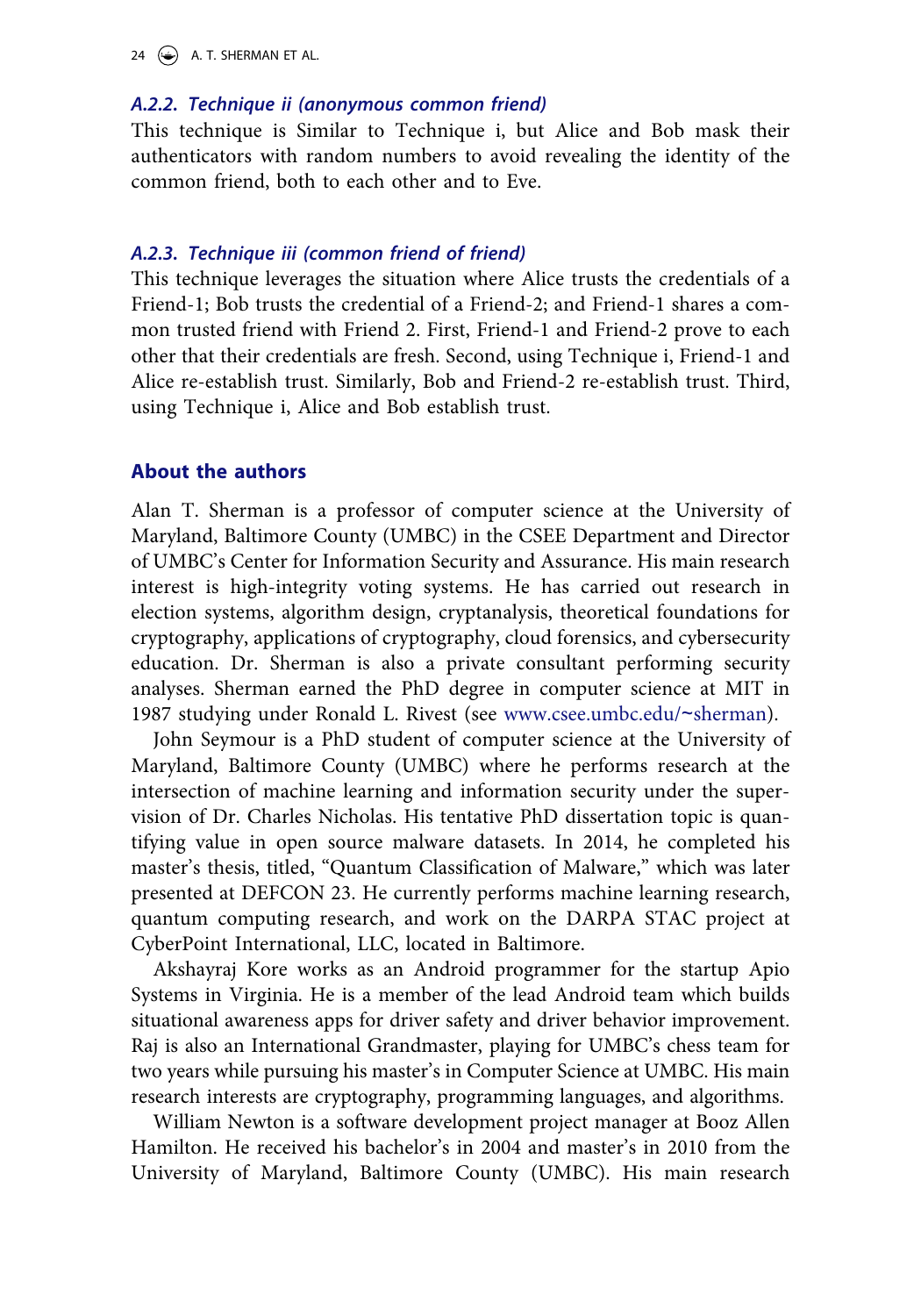<span id="page-24-0"></span>interests are wireless security and related vulnerabilities, unique steganography techniques, and detecting and analyzing man-in-the-middle attacks.

#### **Acknowledgments**

We thank David Chaum and Zooko Wilcox-O'Hearn for fruitful discussions. Thanks also to Jonathan Katz, Neal McBurnett, and members of the UMBC Cyber Defense Lab (including Edward Birrane, Josiah Dykstra, Russ Fink, Christopher Vatcher, Michael Oehler, and Ed Zieglar) for useful feedback. William E. Byrd helped guide Kore's software implementation.

### **Funding**

Alan T. Sherman was supported in part by the National Science Foundation under SFS grant 1241576 and supplement, and by the Department of Defense under IASP grants H98230-10-1- 0359, H98230-11-1-0473, and H98230-12-1-0454.

### **References**

- Abdo, A. Y., Overton, A. J., Garms, J., and Parsons, J. E. Jr. Automatic re-authentication, U.S. Patent Application Publication 2006/0117106 A1: (1 June 2006) 1–13.
- Barak, B., Canetti, R., Lindell, Y., Pass, R., and Rabin, T. 2005. Secure computation without authentication. Advances in Cryptology: Proceedings of Crypto 2005. (ed. Shoup, V.), Vol. LNCS 3621. Springer-Verlag.
- Blake-Wilson, S., and Menezes, A. 1999. Authenticated Diffie-Hellman key agreement protocols. Selected Areas in Cryptography (SAC) '98. In: Tavares, S., and Meijer, H., (ed.) Vol. LNCS 1556. Springer-Verlag.
- Blake-Wilson, S., Johnson, D., and Menezes, A. 1997. Key agreement protocols and their security analysis. Cryptography and Coding: 6th IMA International Conference Cirencester. In: Darnell, M., (ed.) Vol. LNCS 1355, Springer-Verlag.
- Chaum, D. 2006. Distributed communication security systems, U.S. Patent Application Publication 2006/0218636 A1: (September 28), 1–19.
- Cremers, C. J. F. Pascal Lafourcade, and Philippe Nadeau 2009. Comparing state spaces in automatic security protocol analysis. Formal to Practical Security. In: Cortier, V., et al., (ed.), vol. LNCS 5458, Springer-Verlag.
- Cyber Defense Lab Animation of Chaum's protocol for detecting a man-in-the-middle [http://](http://youtu.be/SKQQiPtmmJk) [youtu.be/SKQQiPtmmJk](http://youtu.be/SKQQiPtmmJk) (accessed 21 February 2015).
- Dierks, T. and Rescorla, E. (August 2008). The Transport Layer Security (TLS) Protocol Version 1.2, RFC 5246, Internet Engineering Task Force 1–104.
- Doghmi, S. F., Guttman, J. D., and Thayer, F. J., March 2007. Searching for shapes in cryptographic protocols. International Conference on Tools and Algorithms for the Construction and Analysis of Systems (TACAS). In: Grumberg and Huth, (ed.) vol. LNCS 4424, Springer-Verlag, Extended version at [http://eprint.iacr.org/2006/435.](http://eprint.iacr.org/2006/435)
- Drago, I., Mellia, M., Munafò, M. M., Sperotto, A., Sadre, R., and Pras, A. 2012. Inside Dropbox: Understanding personal cloud storage services, In: *Proceedings of the 2012 ACM Conference on Internet Measurement (IMC '12).* Boston, MA ACM.
- Dyn Research. 2013. The new threat: Targeted Internet traffic misdirection, [http://research.](http://research.dyn.com/2013/11/mitm-internet-hijacking/) [dyn.com/2013/11/mitm-internet-hijacking/](http://research.dyn.com/2013/11/mitm-internet-hijacking/) (accessed 25 January 2015).